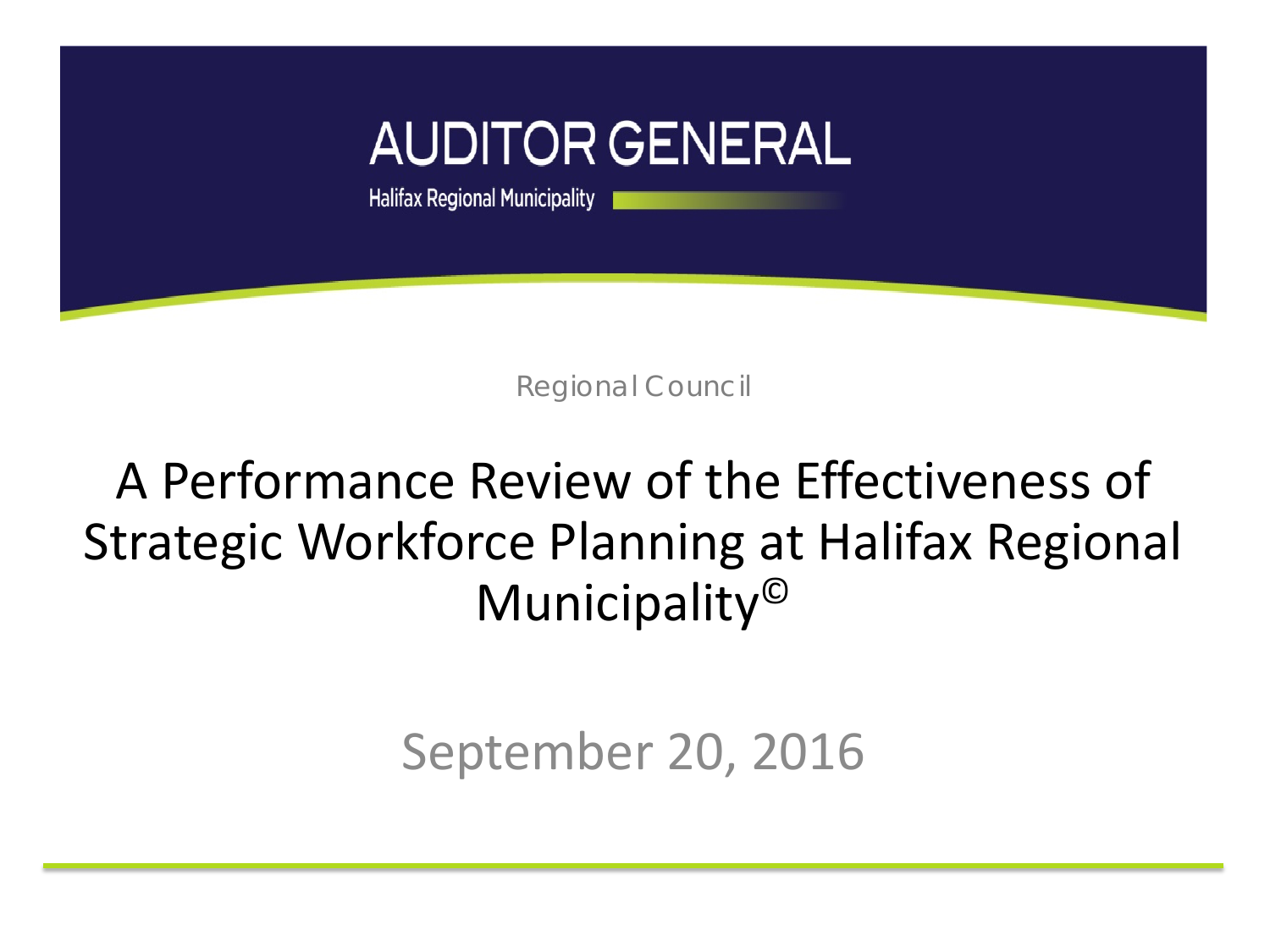

# Disclaimer

• This presentation is not complete without commentary.

• To appreciate the full intent of the presentation the slides should be taken in context of the appropriate section(s) of the report.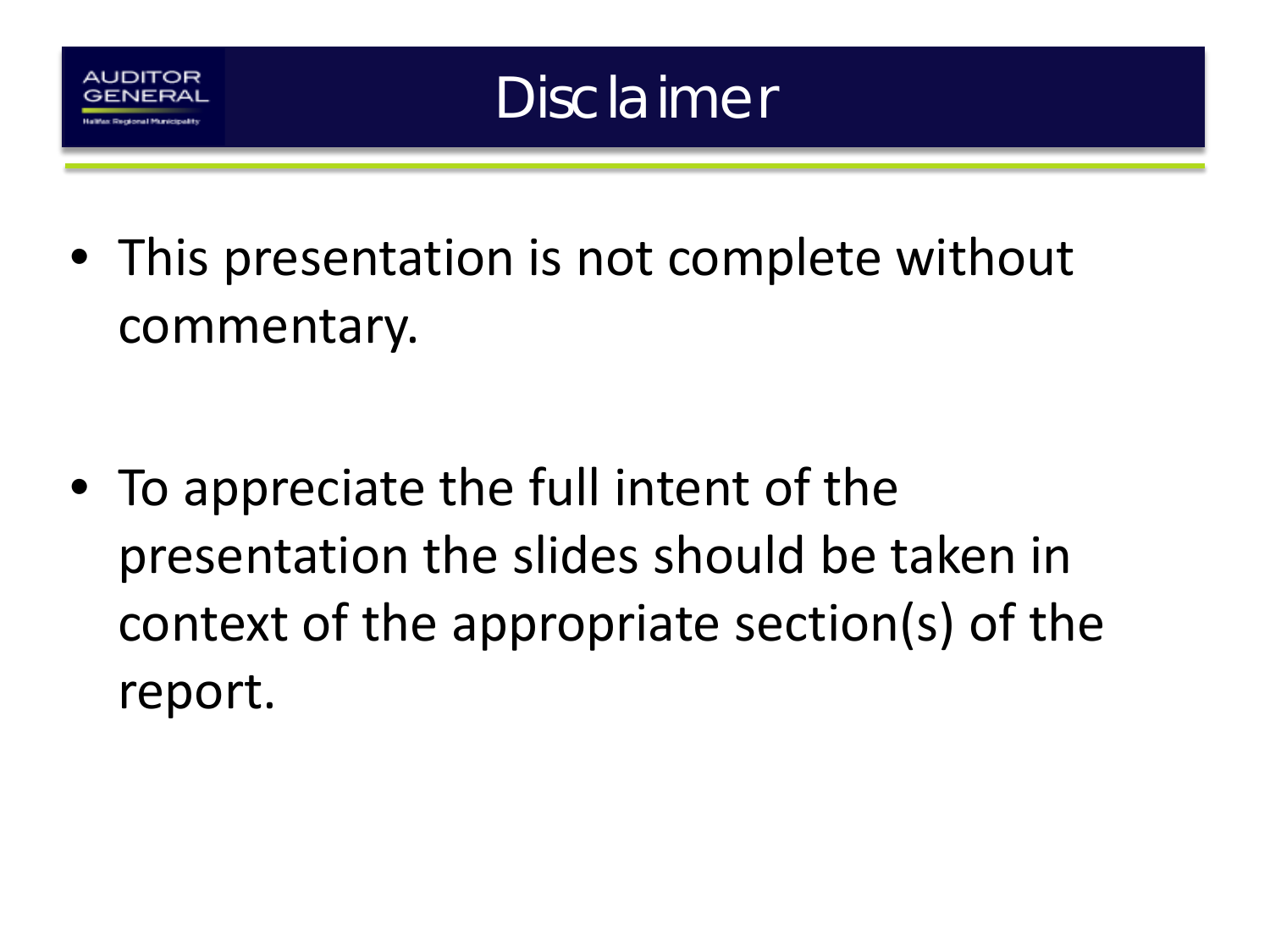

# **Objectives**

Strategic Workforce Planning connects talent management activities to the execution of business strategy by having the right people in the right place at the right time, at the right cost

Review if effective **workforce** planning programs in place



Determine if workforce planning strategies are effectively designed to ensure service continuity or improvement

Determine if HRM identifies and addresses key workforce risks and discusses these risks with Regional Council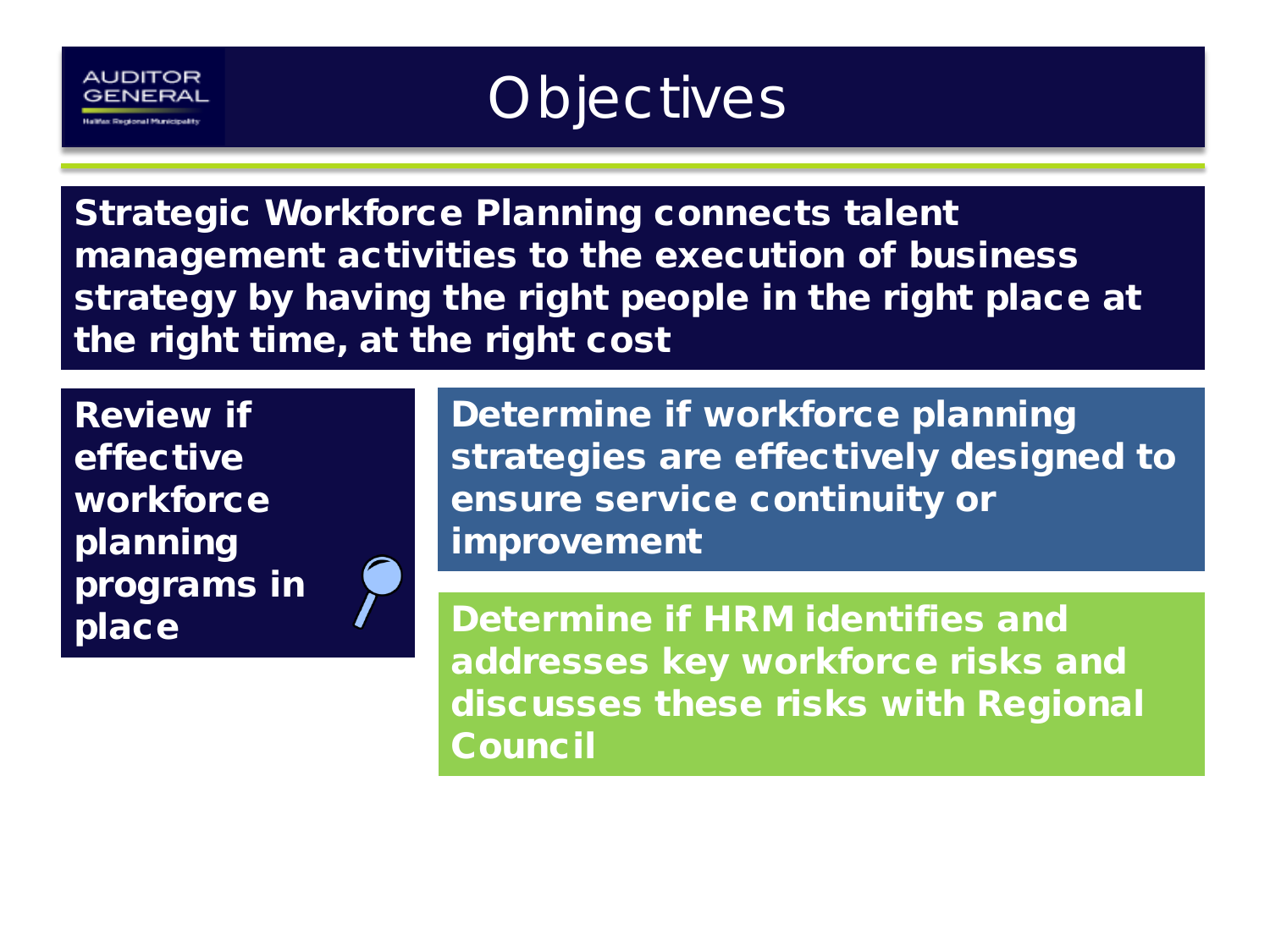# Scope/Methodology

Reviewed workforce planning elements at a high level from April 2012 to present

Elements Included:

- $\triangleright$  Recruitment
- $\triangleright$  Retention
	- Training and Development
	- Performance Management
	- Rewards and Recognition
	- Career Advancement

 $\triangleright$  Succession Planning

Focus was primarily on HRM business units (survey and discussions), the OAG also developed the survey for Halifax Public Libraries and Halifax Regional Water Commission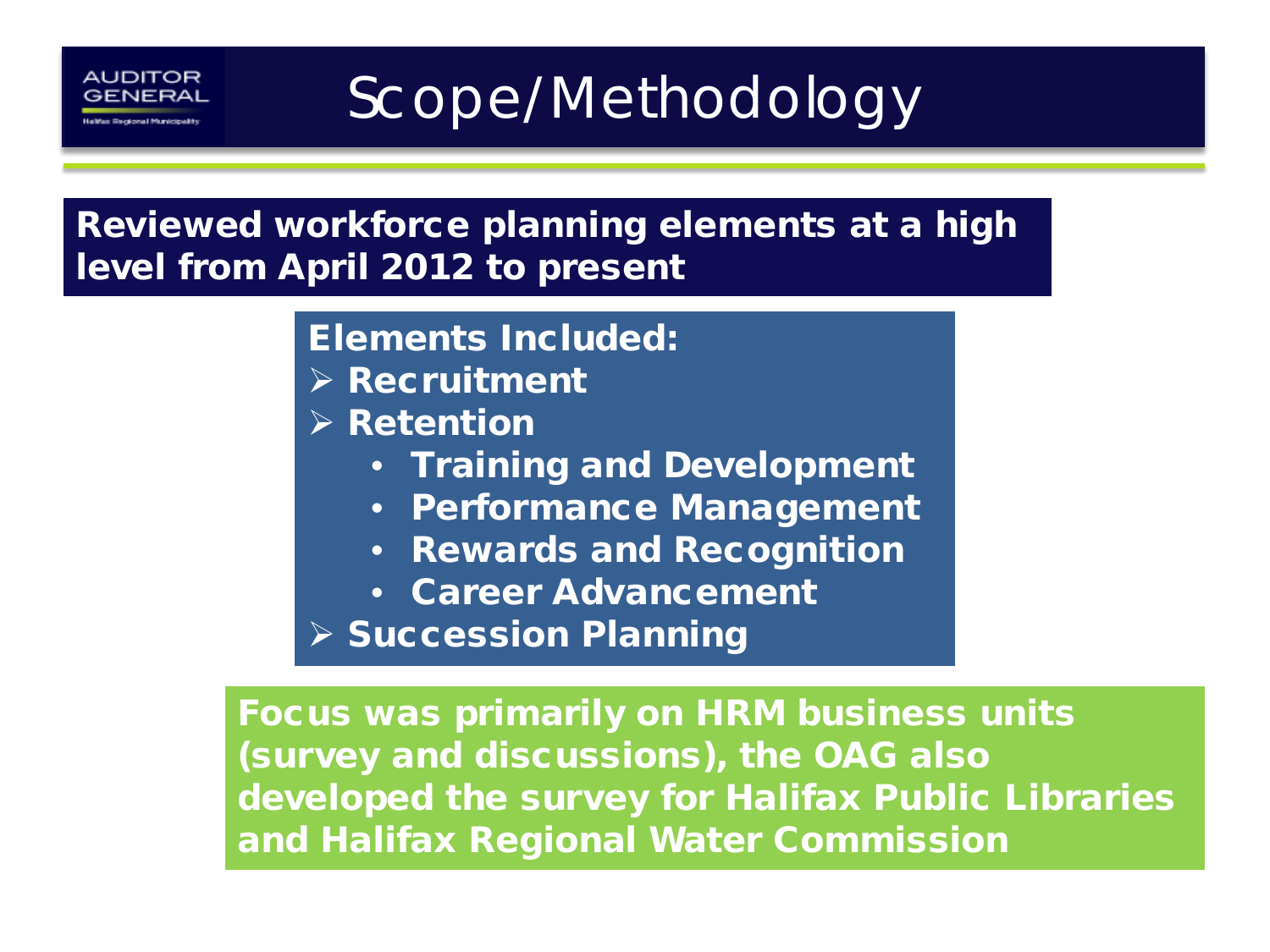

# Report Highlights - Risks

Municipalities faced with variety of labour challenges

Challenges being faced can potentially have a significant impact on meeting strategic goals

Workforce planning activities should be linked to overall corporate strategy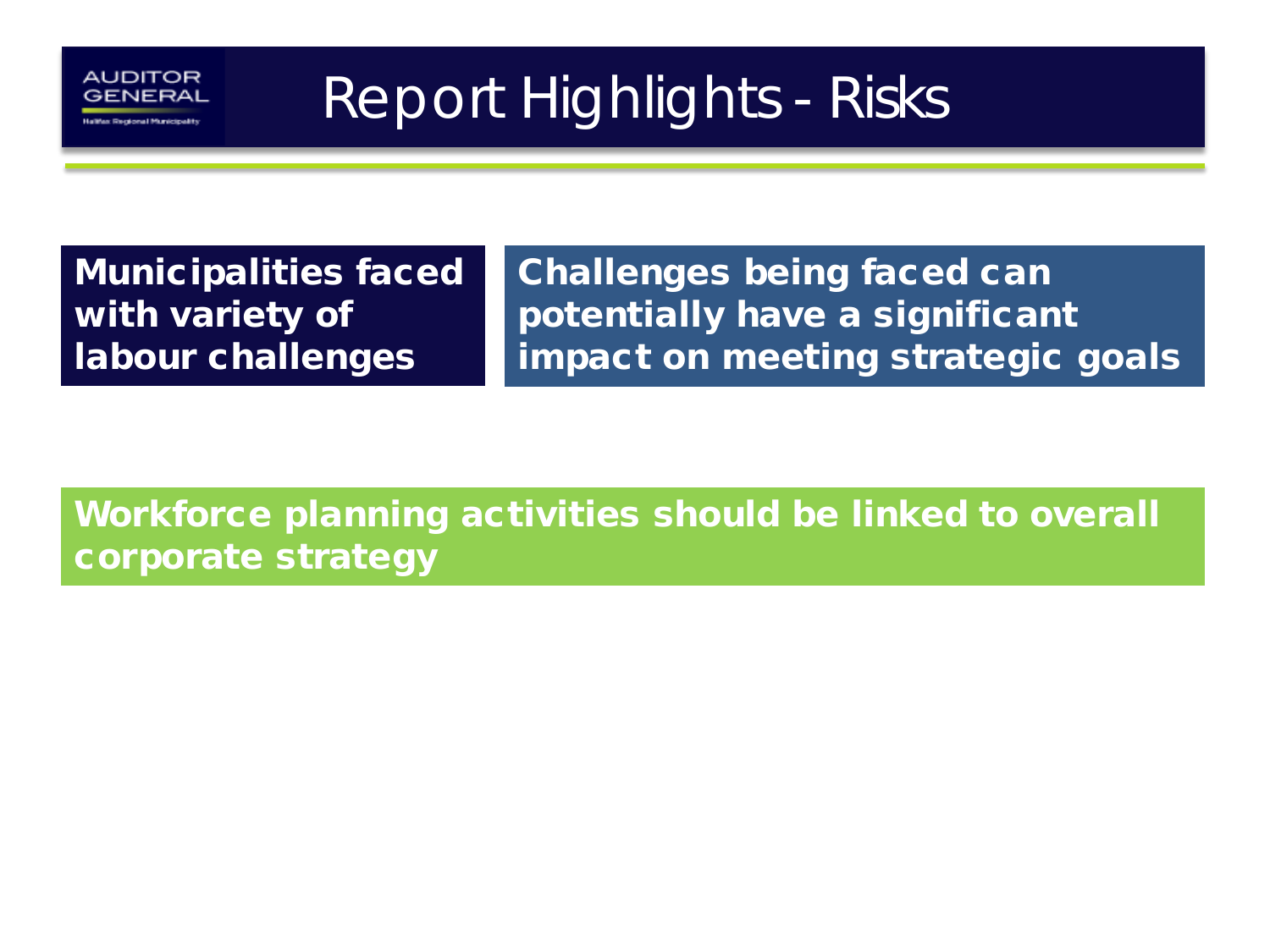AUDITOR **GENER** 

# Report Highlights - Risks

Many of HR's strategic workforce planning documents have not been fully implemented or tied to corporate strategy

No systematic process which ensures largest cost to HRM is aligned to organization's strategy

Different interpretations and implementations across business units resulting in a siloed approach to workforce planning

No corporate workforce planning strategy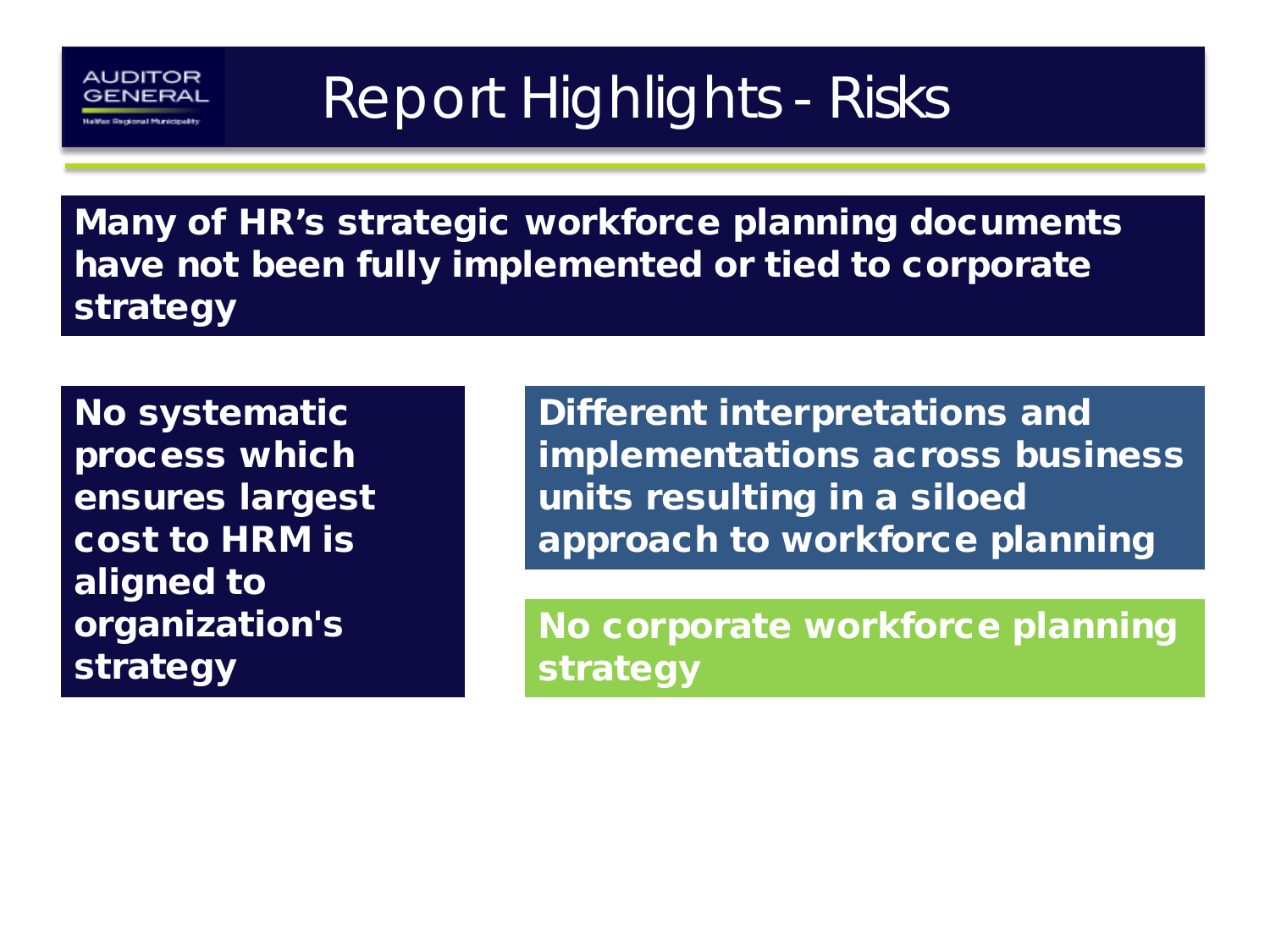#### AUDITOR GENERAL

Report Highlights - Risks

"Right Staffing" risk statement: the risk the municipality does not have the right people in the right jobs at the right costs

No systematic approach to identifying issues and trends across the Municipality Full impact of workforce risk at HRM is unlikely to be recognized given the diverse business units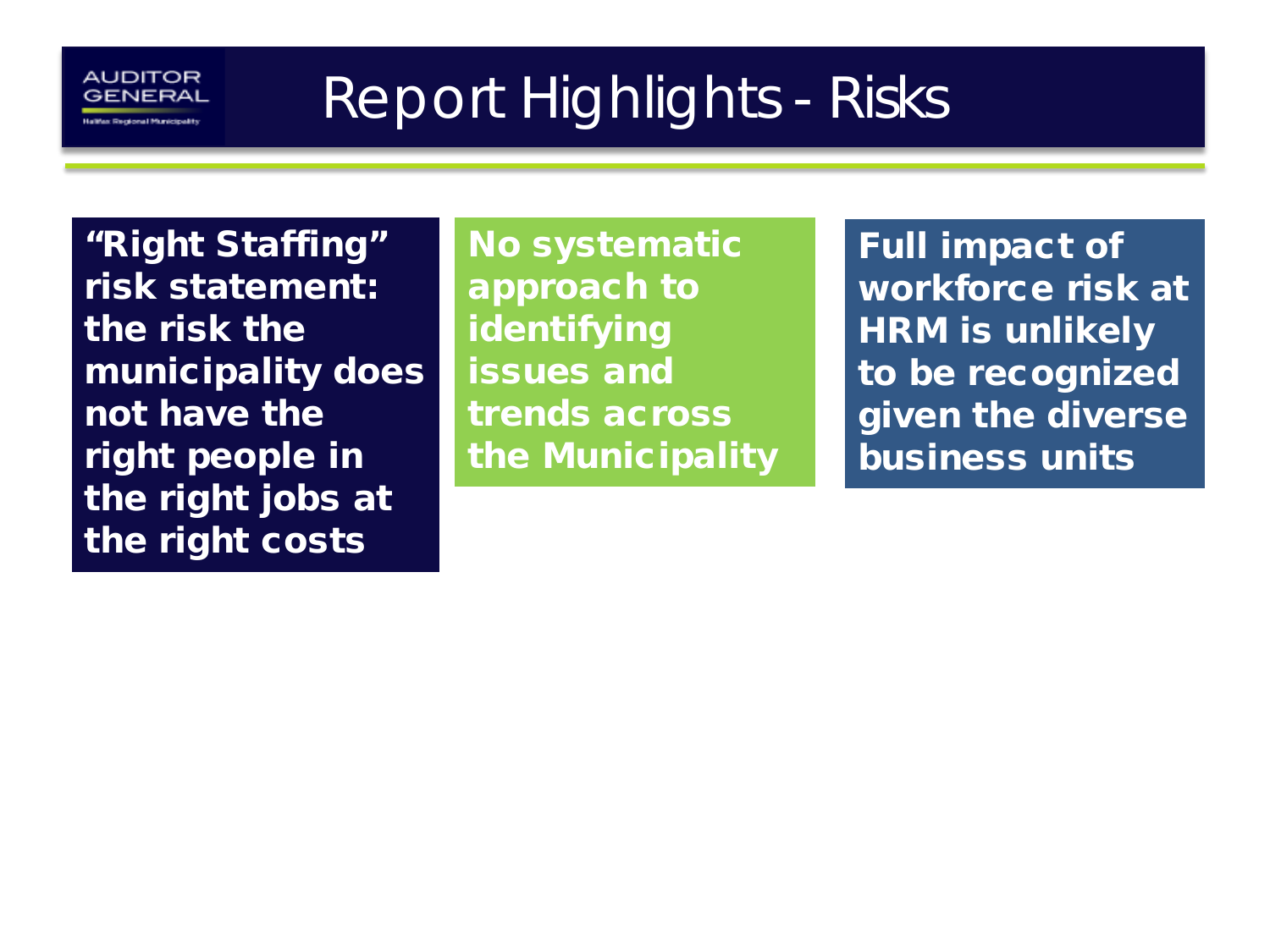

# Report Highlights - Survey

Management survey developed through meetings with directors, staff in HR and the CAO. Survey had 47% response rate

OAG defined "Management" as any employee with direct reports including directors, managers, supervisors, team leads, etc.

Participants shared opinions and experiences regarding the elements of workforce planning at HRM as well as questions regarding planning for the future

Overwhelming support for the view HRM's business units (including HPL and HRWC) and the organization as a whole are good places to work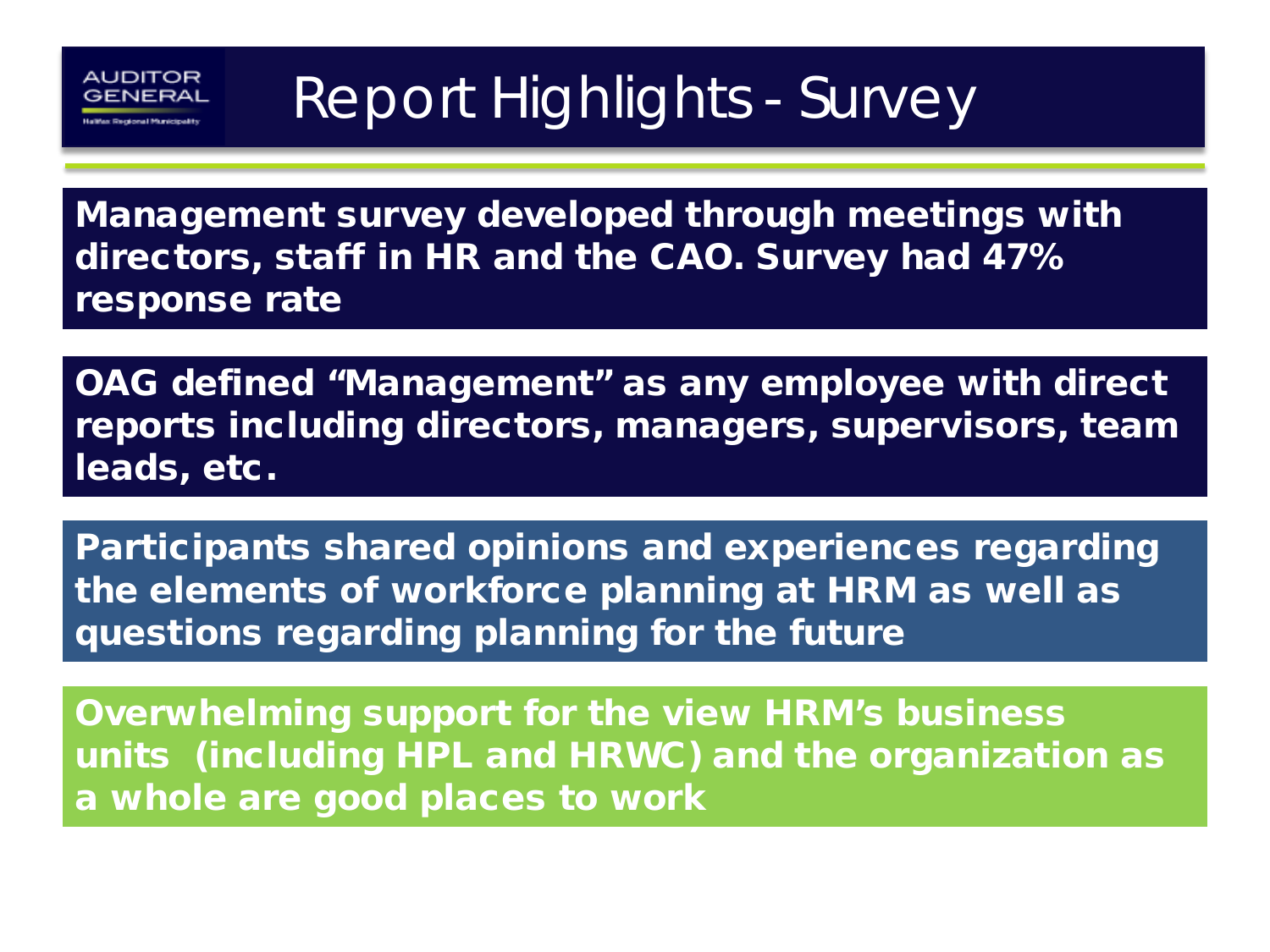#### AUDITOR Report Highlights - Recruitment GENERAL

### Dissatisfaction with HRM's recruitment process

I am satisfied with the organization's current recruitment process



Only 35 percent of survey respondents agreed or strongly agreed they are satisfied with the organization's current recruitment process

#### Overarching themes:

- $\triangleright$  hiring approval process
- $\triangleright$  ability to hire the best candidate
- $\triangleright$  ensuring diversity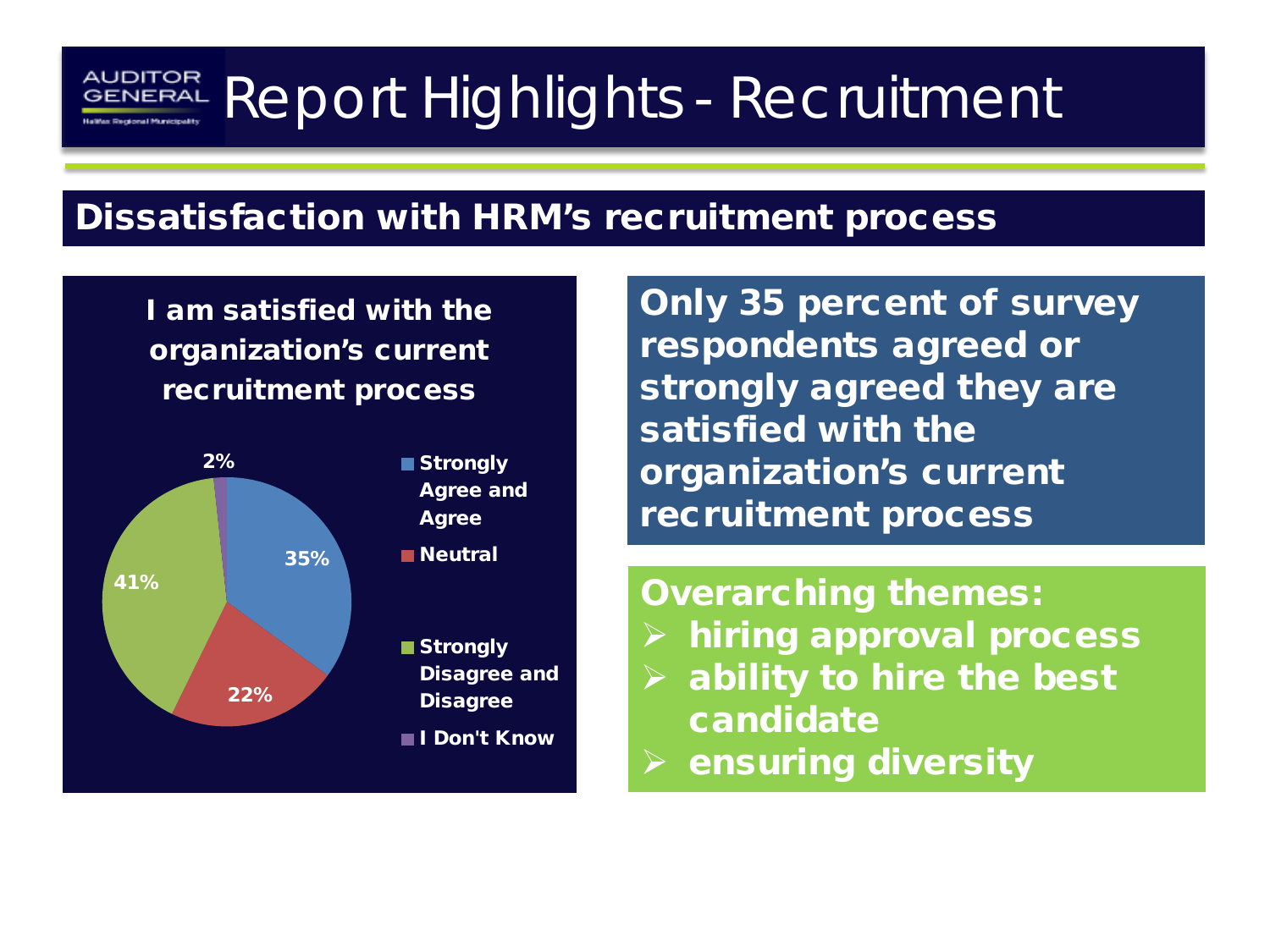# Report Highlights - Recruitment

### Potential barriers in the current recruitment process

Scoring system used in interviewing is the sole determinant for hiring

Lack of flexibility to hire the best fit

Many levels of Management approval, often including approval from the CAO

Issues with accuracy and representativeness of job descriptions

Unclear role of HR in the recruitment process

Ensuring diversity and inclusion are focus in the HRM recruitment process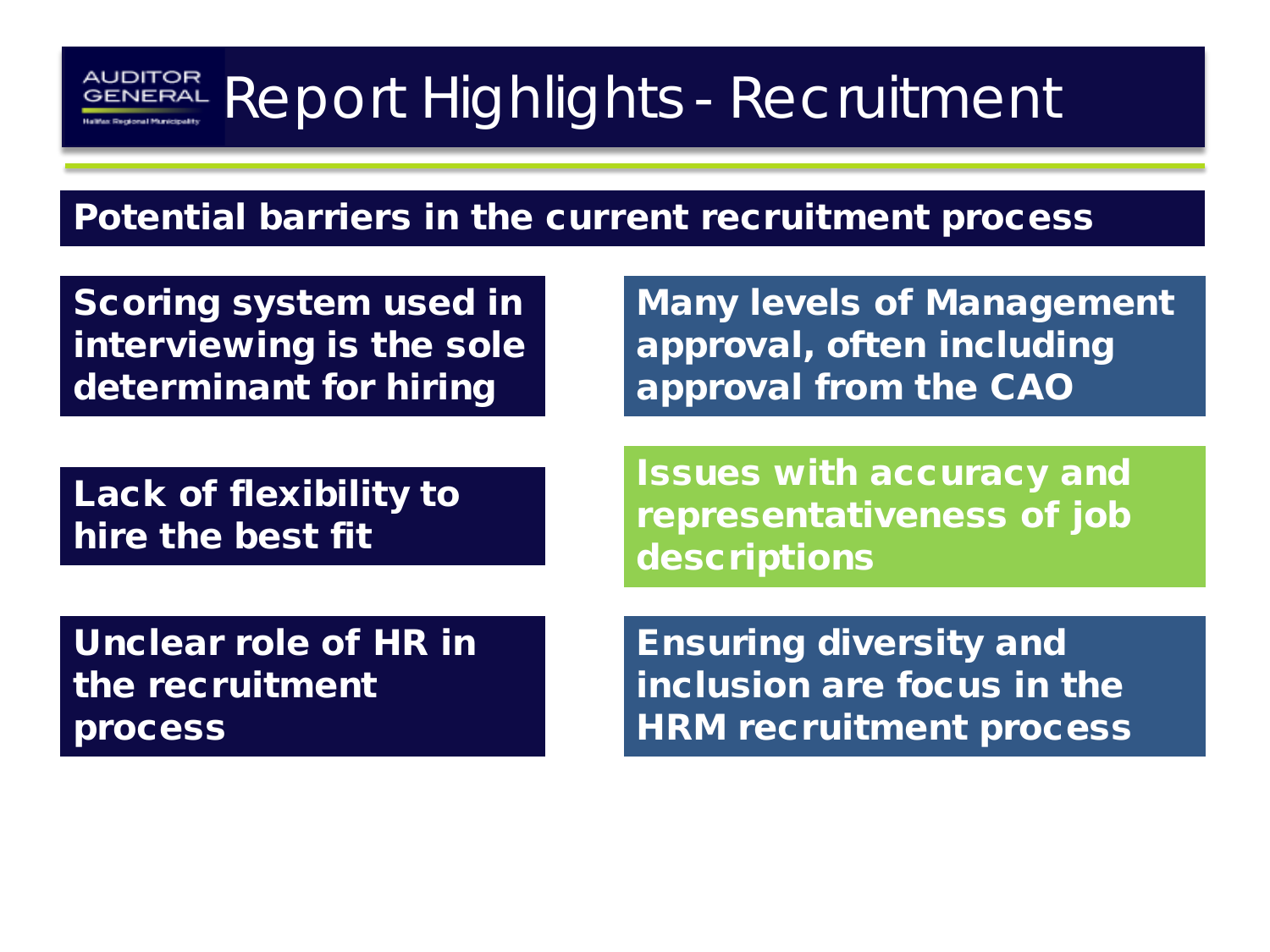#### AUDITOR Report Highlights - Recruitment GENERAL

Working in government has the ability to provide millennials the opportunity to make a difference and can offer unique work experiences

52% agree or strongly agree the organization is able to attract millennials

OAG did not find the opportunities and unique experiences offered by working in government consistently integrated into HRM's recruitment process

The organization is able to attract the 'millennial generation' of workers

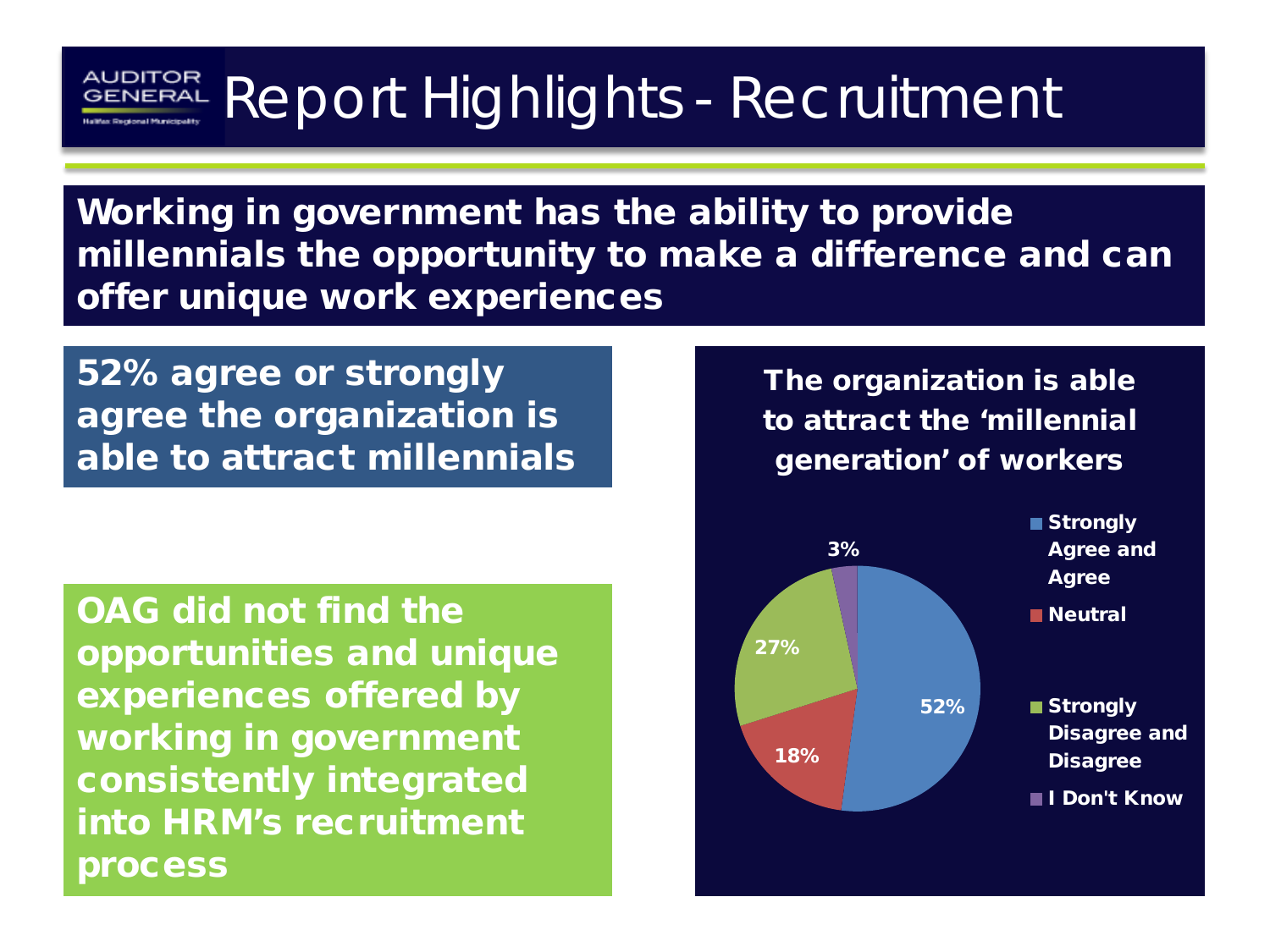#### AUDITOR Report Highlights - Recruitment GENERAL

Salary and benefits brought up as both a deterrent and a method to attract high performers

Only 30% agree or strongly agree the organization's determination of compensation and raises is clear and understandable

The organization's determination of compensation and raises is clear and understandable

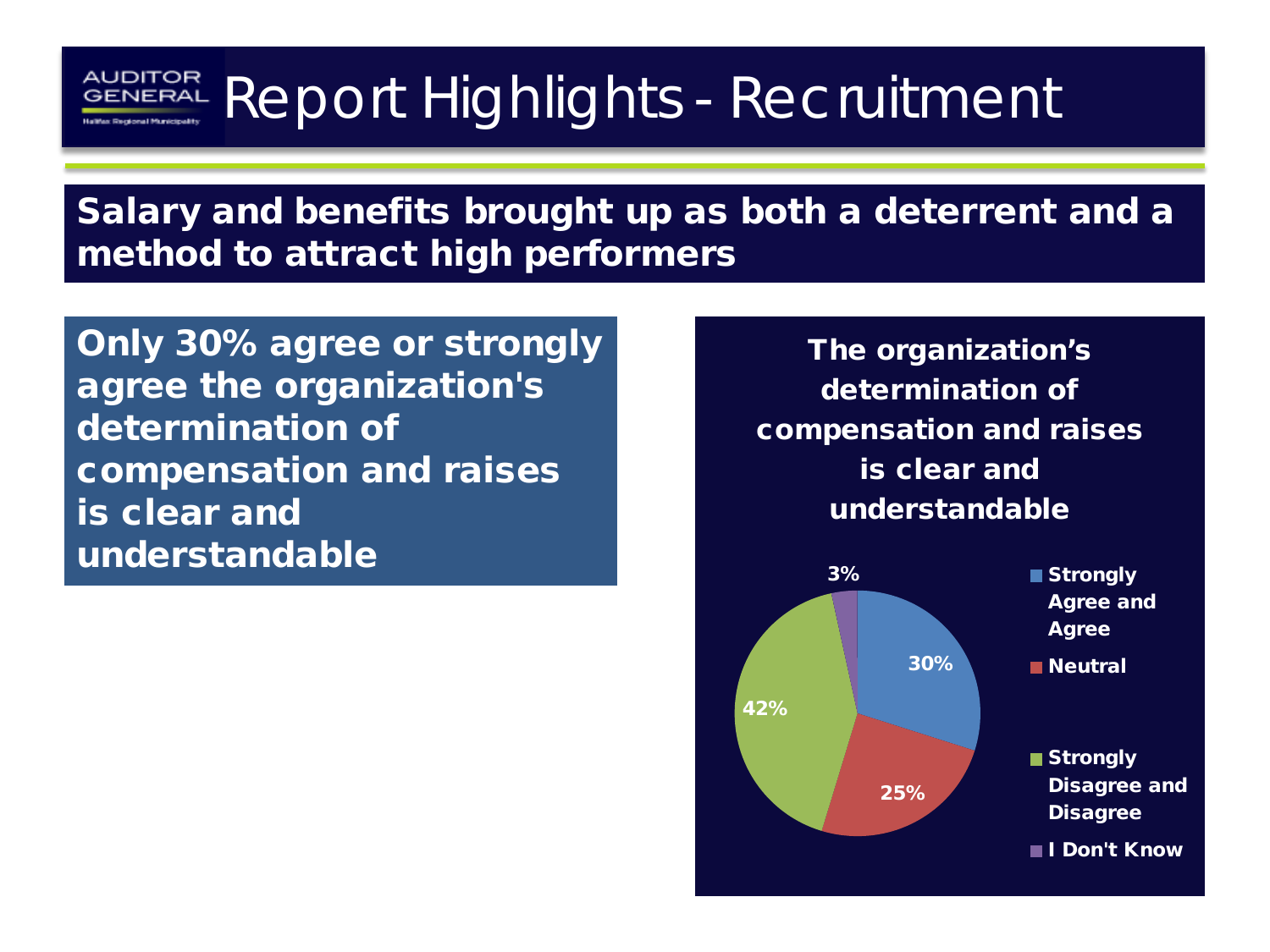# Report Highlights - Retention

Research suggests even if top talent is attracted to organization, recruitment efforts are futile if the organization cannot retain them

## No major retention issues identified in any business unit

Components of retention:  $\triangleright$  training and development  $\triangleright$  rewards and recognition  $\triangleright$  career advancement performance management

AUDITOR

### Retention efforts mentioned:

- $\triangleright$  open communication
- $\rho$  providing encouragement and feedback
- $\triangleright$  recognition
- $\triangleright$  coaching
- relationship building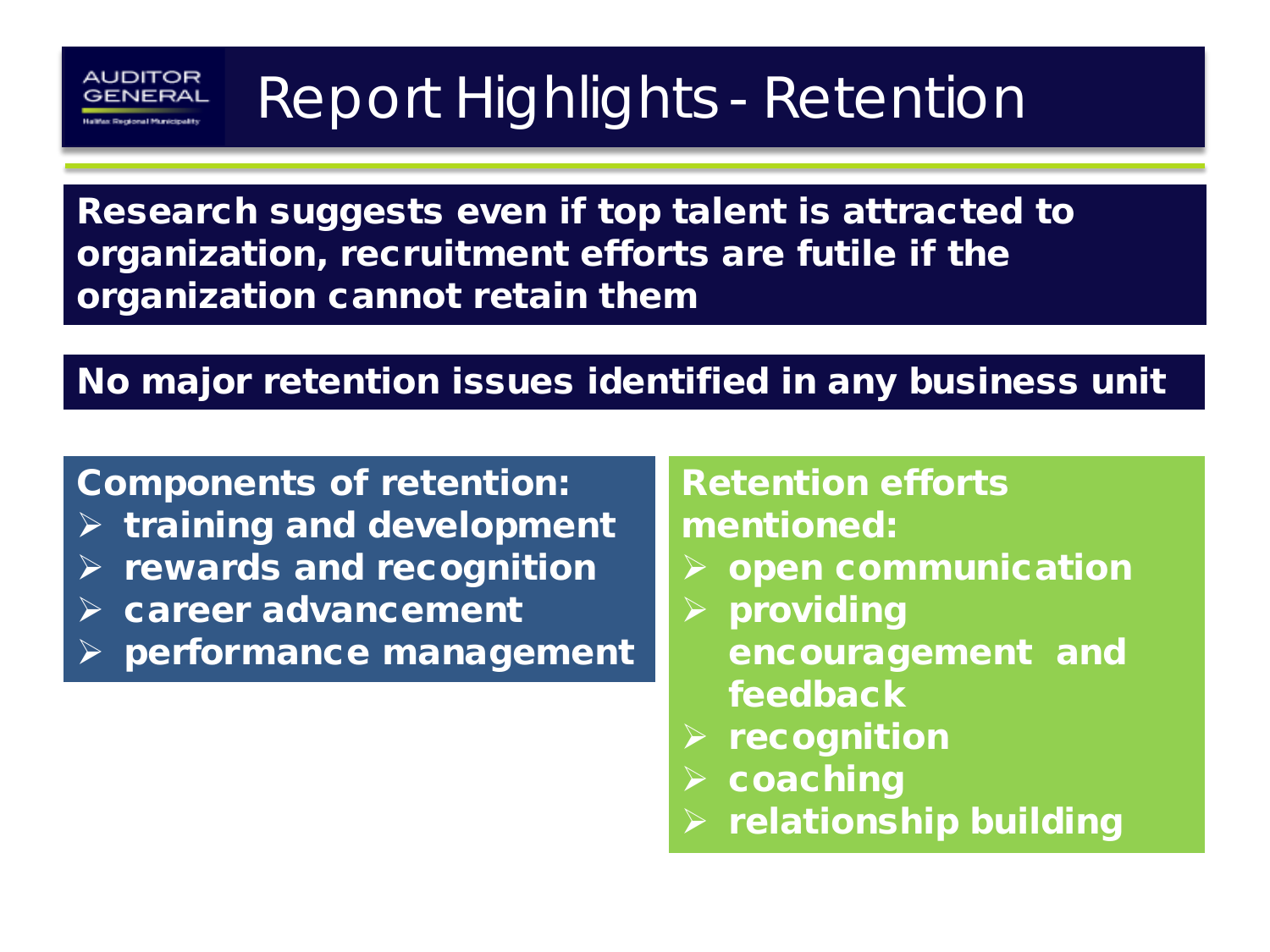## AUDITOR<br>GENERAL Report Highlights - Training and Development

Training and development is an important part of retention as it represents an investment in the workforce

80% agree or strongly agree their business unit supports employee learning and development

64% agree or strongly agree the organization as a whole supports employee learning and development

The organization as a whole supports employee learning and development

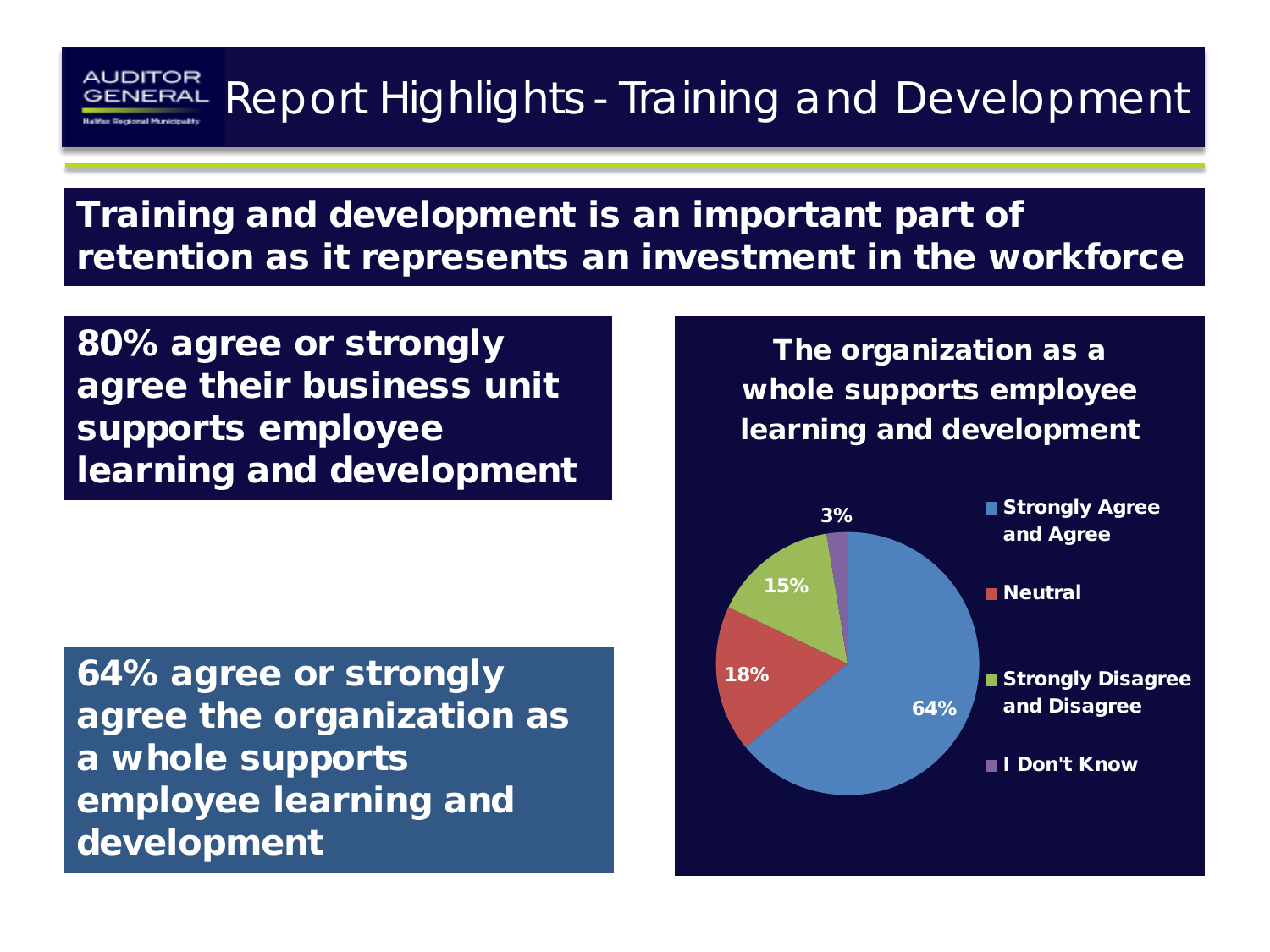## **RUDITOR Report Highlights - Training and Development**

Only 46% agree or strongly agree they are satisfied with the learning and development opportunities

Many survey respondents indicated there is limited budget available within business units for training and development

Current training and development opportunities available from the organization do not meet the needs of all business units

I am satisfied with the learning and development opportunities available from the organization

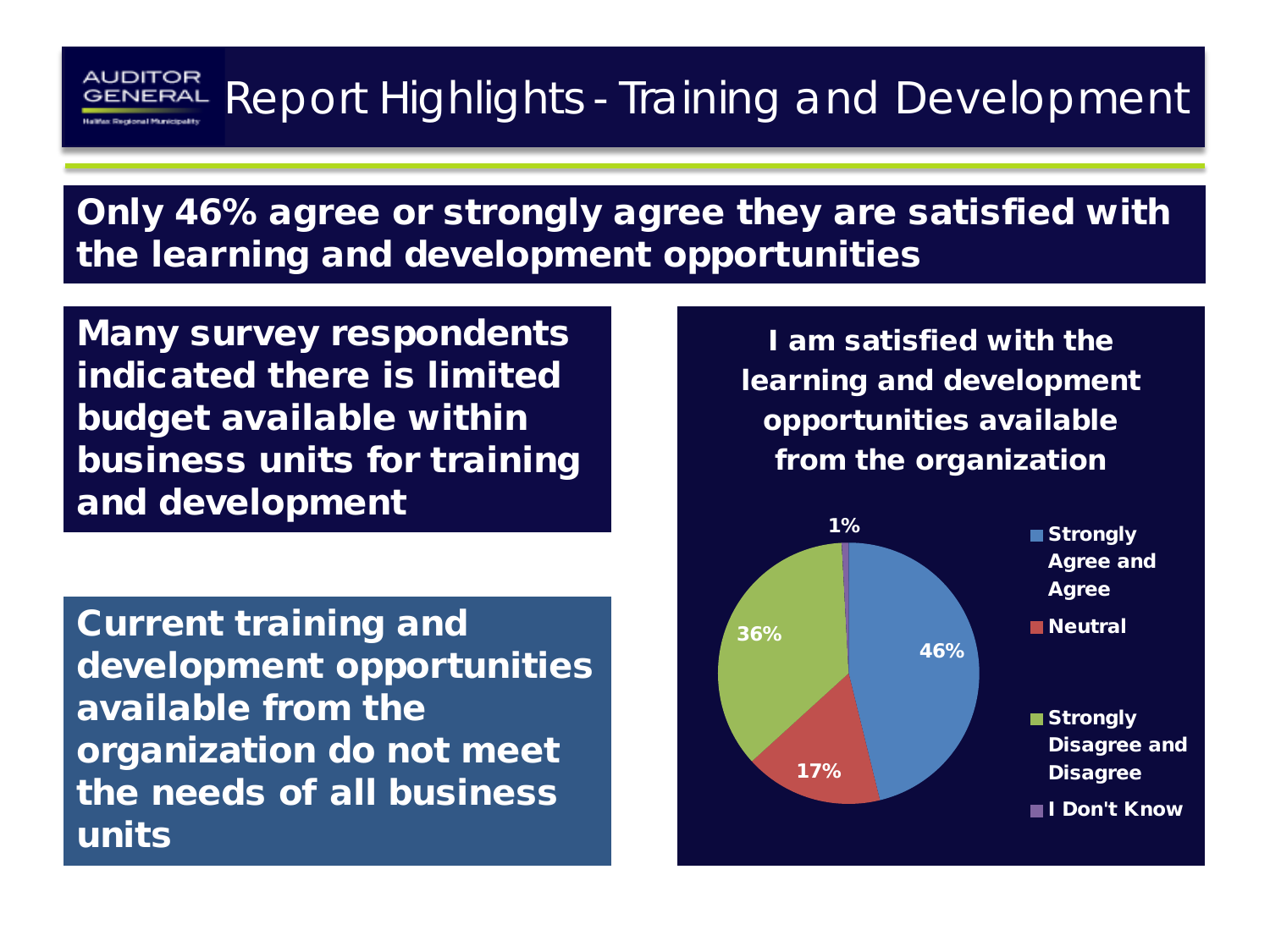**RUDITOR**<br>GENERAL Report Highlights - Training and Development

Lack of an organizational tracking system for training and development

Previous OAG report recommended a skills inventory be prepared

If a skills inventory were developed it would give HRM managers the ability to provide targeted training and development opportunities to alleviate existing skills gaps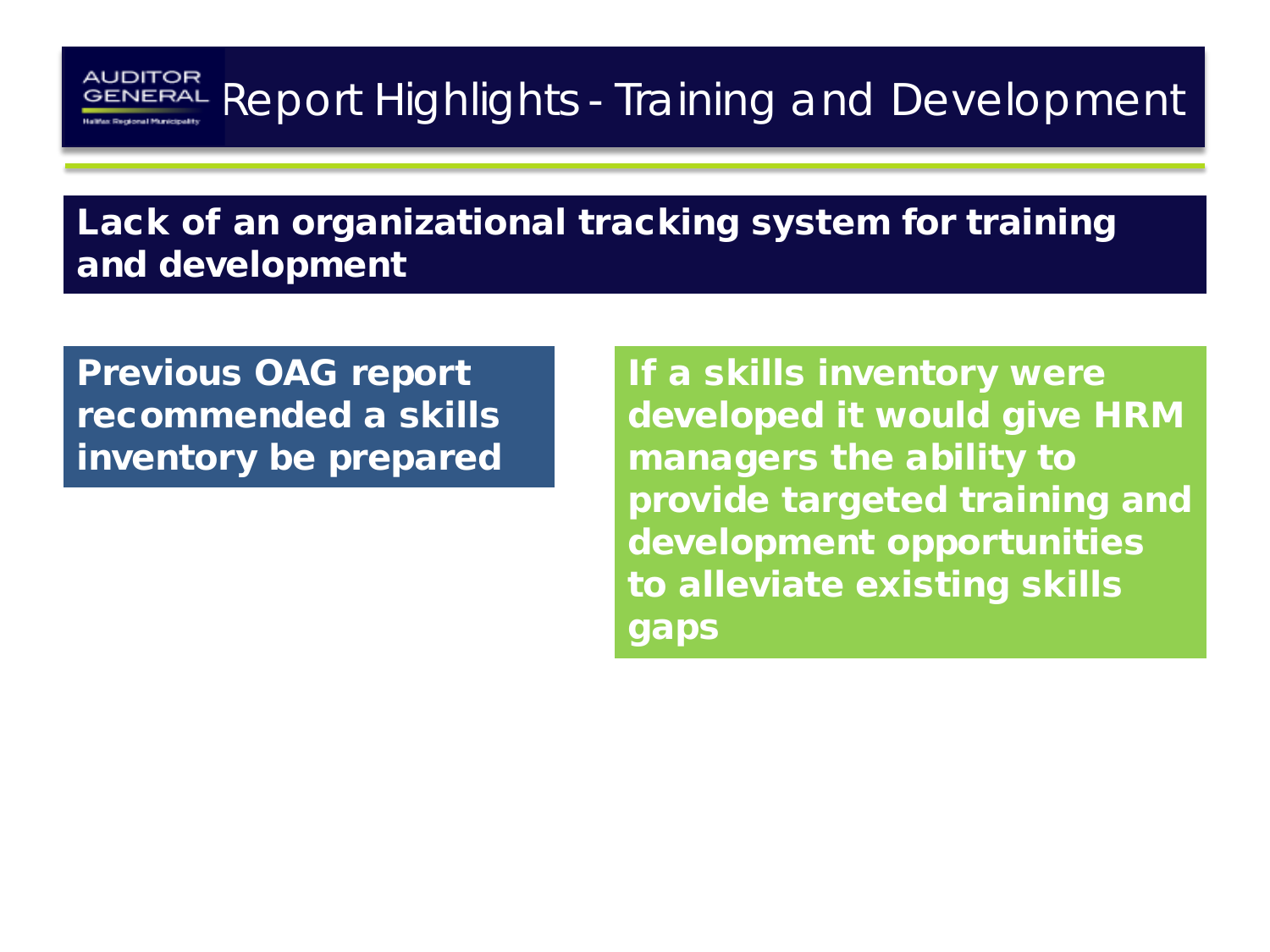

 Report Highlights – Career Advancement

Only 45% agree or strongly agree the overall corporate structure is clear and understandable

If potential career paths are not viewed as clear and understandable there is a risk this could lead to employee disengagement or high turnover

HPL and HRWC had higher agreement their organization's structure was clear and understandable, 68% HPL and 81% HRWC

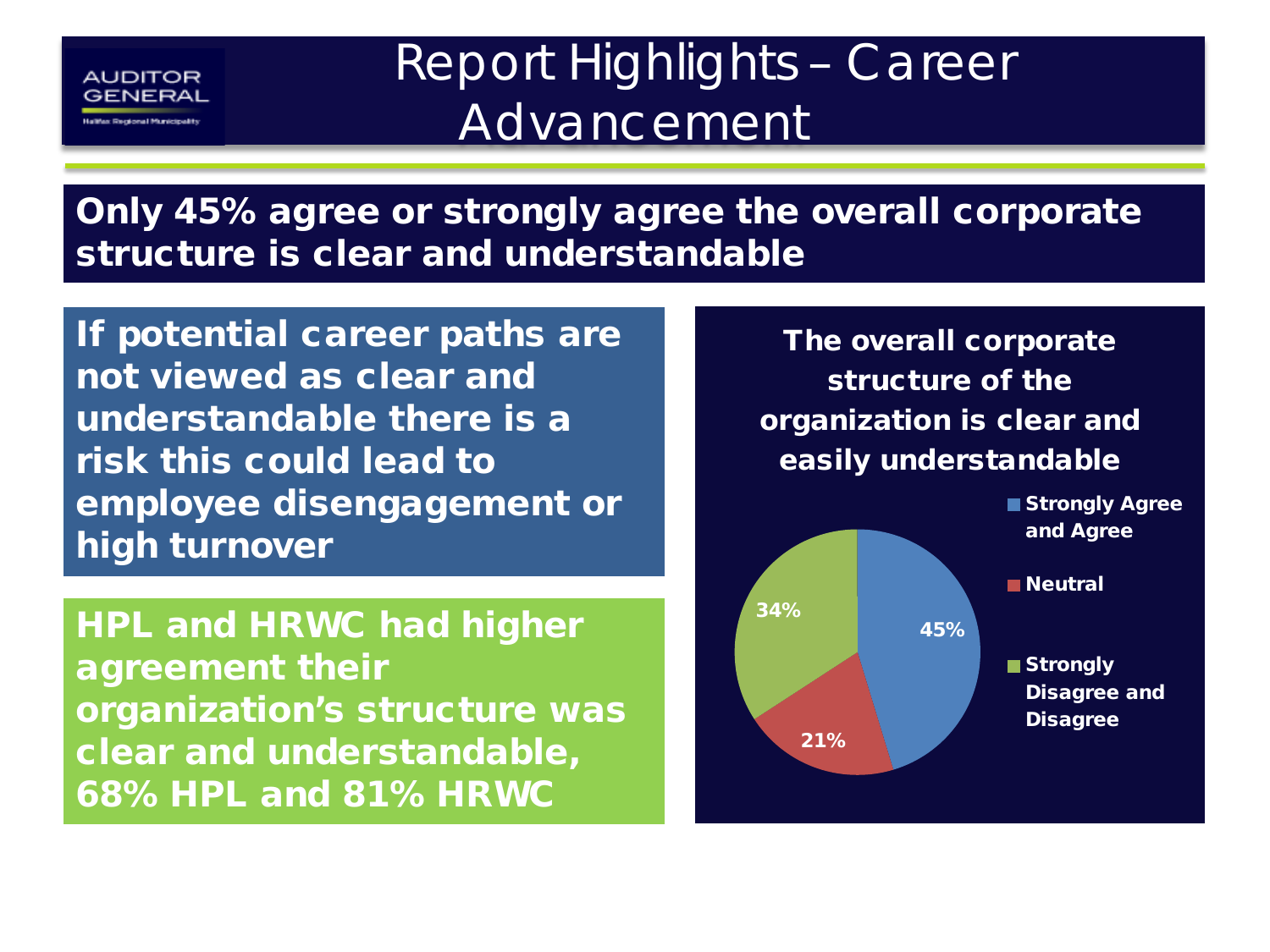

**Max Regional Municipy** 

## Report Highlights – Career Advancement

85% of Management (HRM, HPL and HWRC) agree or strongly agree they provide support for career advancement

Just 38% of HRM survey respondents agree or strongly agree the organization supports career advancement

Current programs such as mentorship and secondments need to be better leveraged in support of career advancement and retention efforts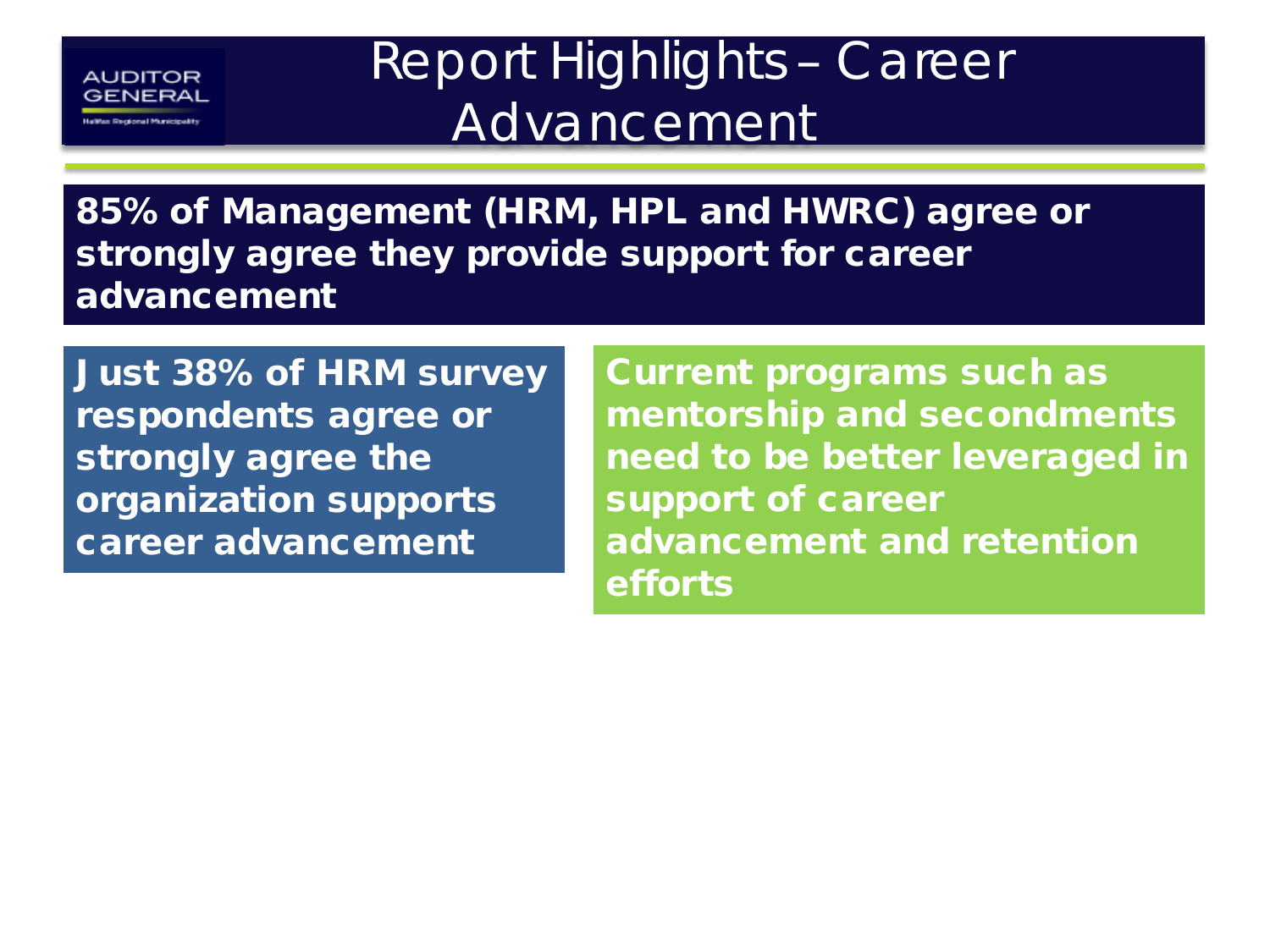

Report Highlights – Performance **Management** 

### Positive results in the performance management section

Over 80% of managers agree or strongly agree they measure productivity in tasks completed rather than hours worked

90% of managers indicated they provide feedback to their direct reports always or most of the time

78% of managers believe the feedback provided to employees within their business unit is useful always or most of the time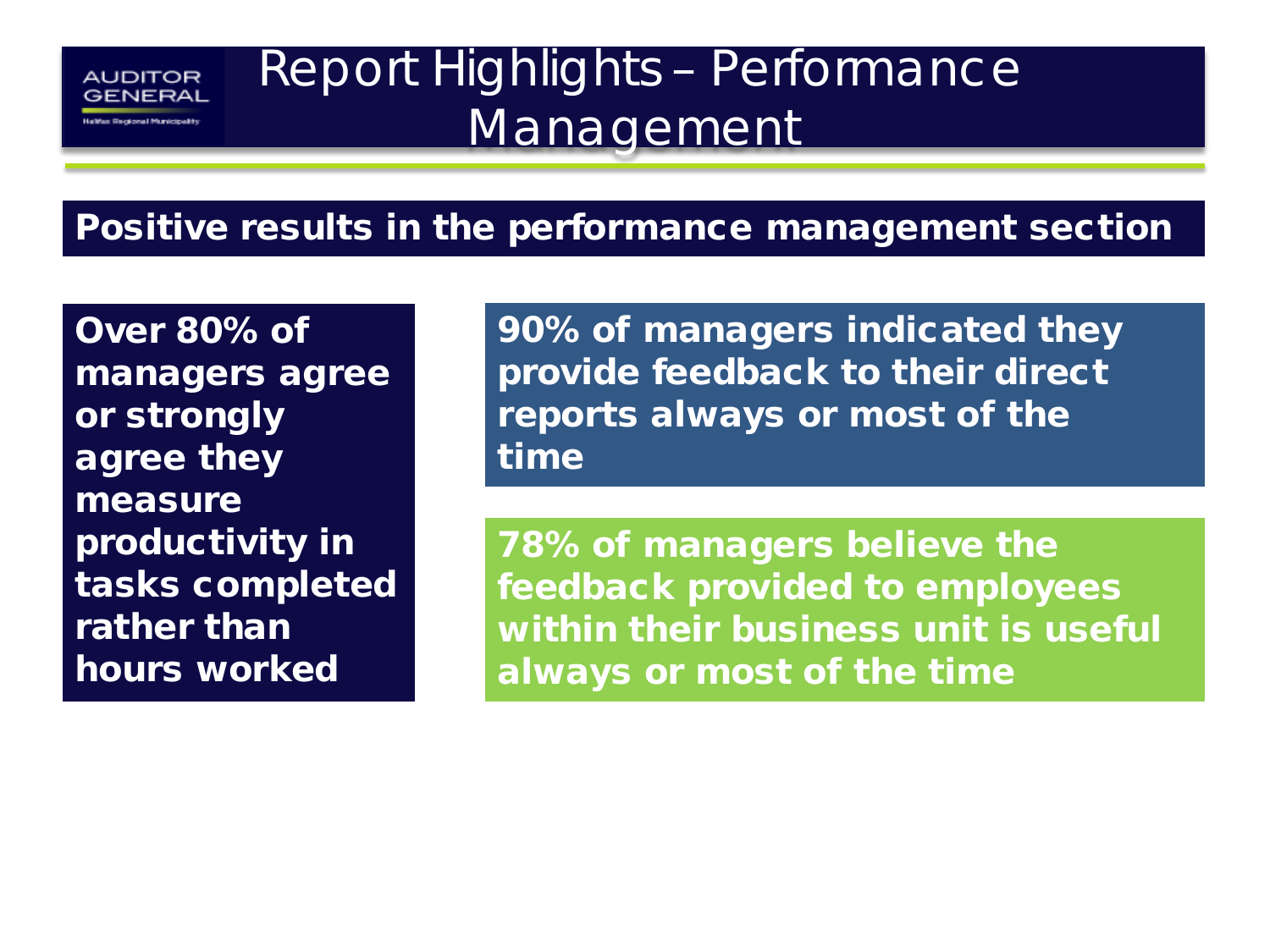

## Report Highlights – Rewards and **Recognition**

Uncertainty regarding what is acceptable at HRM in terms of rewards and recognition

Only 17 percent agree or strongly agree the organization encourages and rewards employees who promote change and introduce new ideas

Need to be clear on the methods managers are able to use to reward and recognize employees to retain current and future employees

The organization encourages and rewards employees who promote change and introduce new ideas

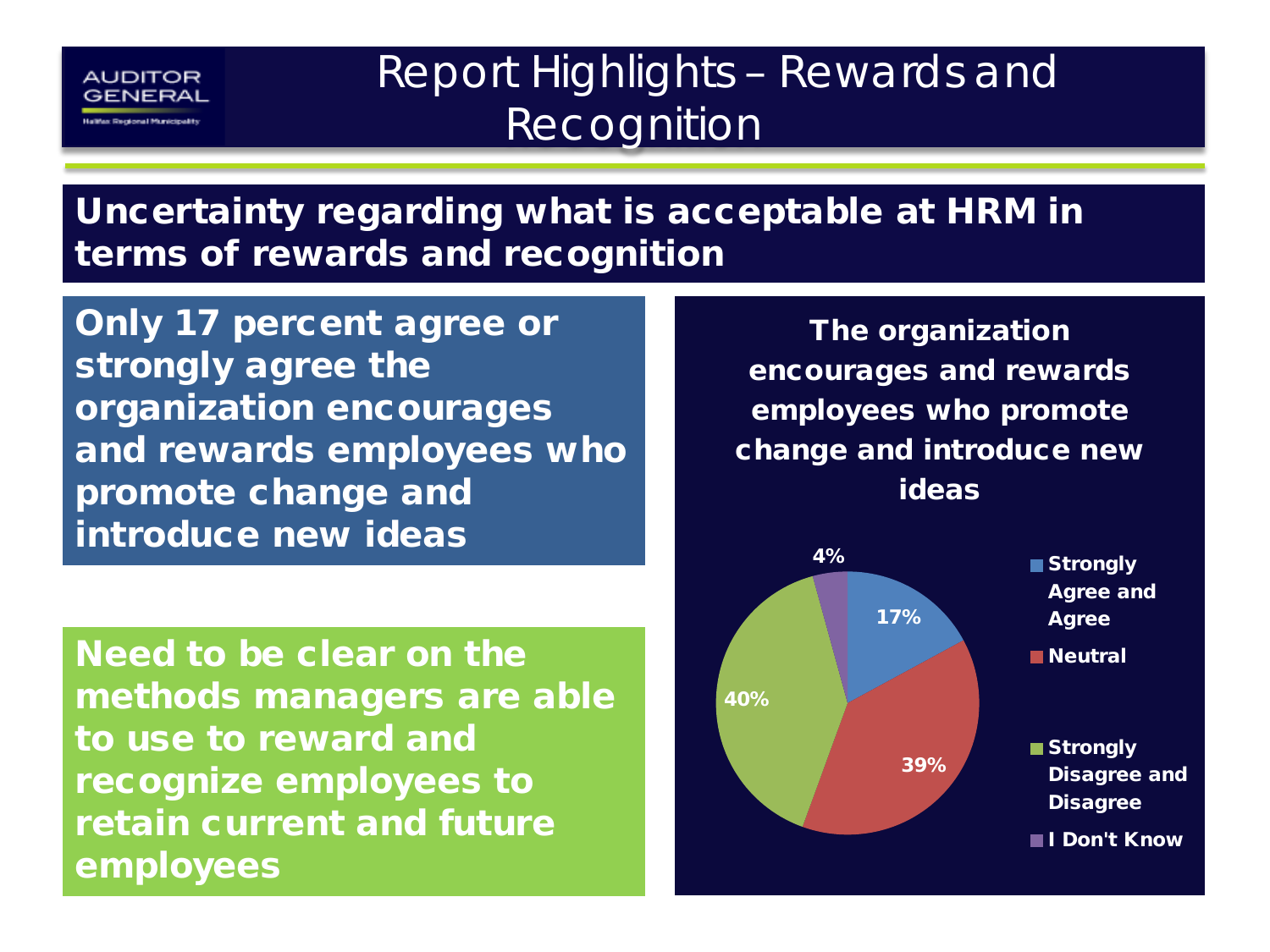# **RUDITOR Report Highlights - Succession Planning**

73% agree or strongly agree they are actively planning for the future

The organization is able to adapt to future workforce/staffing needs



Only 23% agree or strongly agree the organization as a whole is able to adapt to future workforce needs

Only 37% agree or strongly agree their business unit is preparing for what their job will look like in 3 to 5 years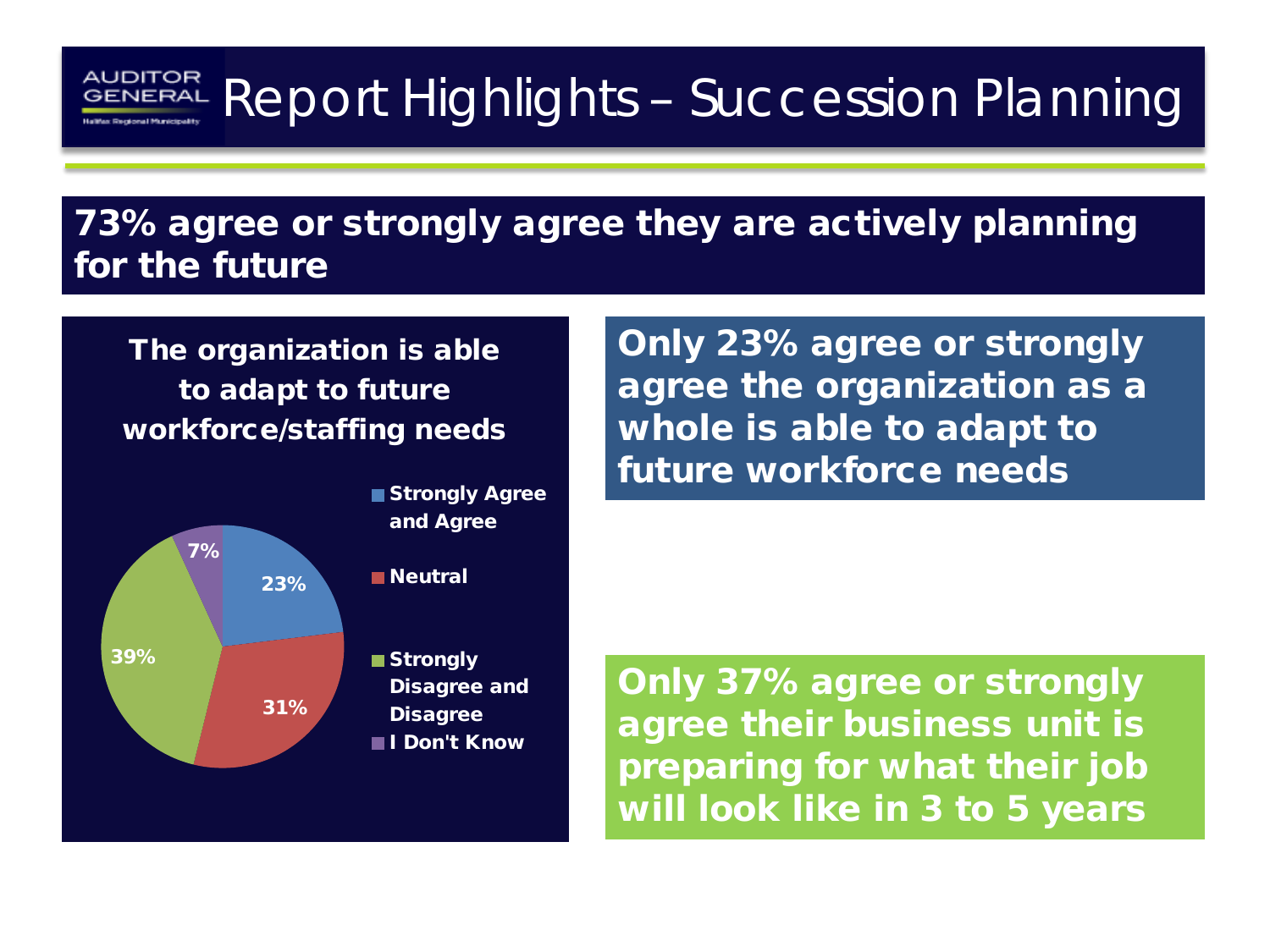# **RUDITOR Report Highlights - Succession Planning**

#### Many business units have no formal succession plan

I am actively engaged in my business unit's succession planning



Just 37% agree or strongly agree they are actively engaged in their business unit's succession planning

28% of managers who completed the survey are retiring within the next 5 years

No organization-wide process or tool, such as a critical positions inventory

HRM may not be able to target its effort to the positions which have the greatest impact on the organization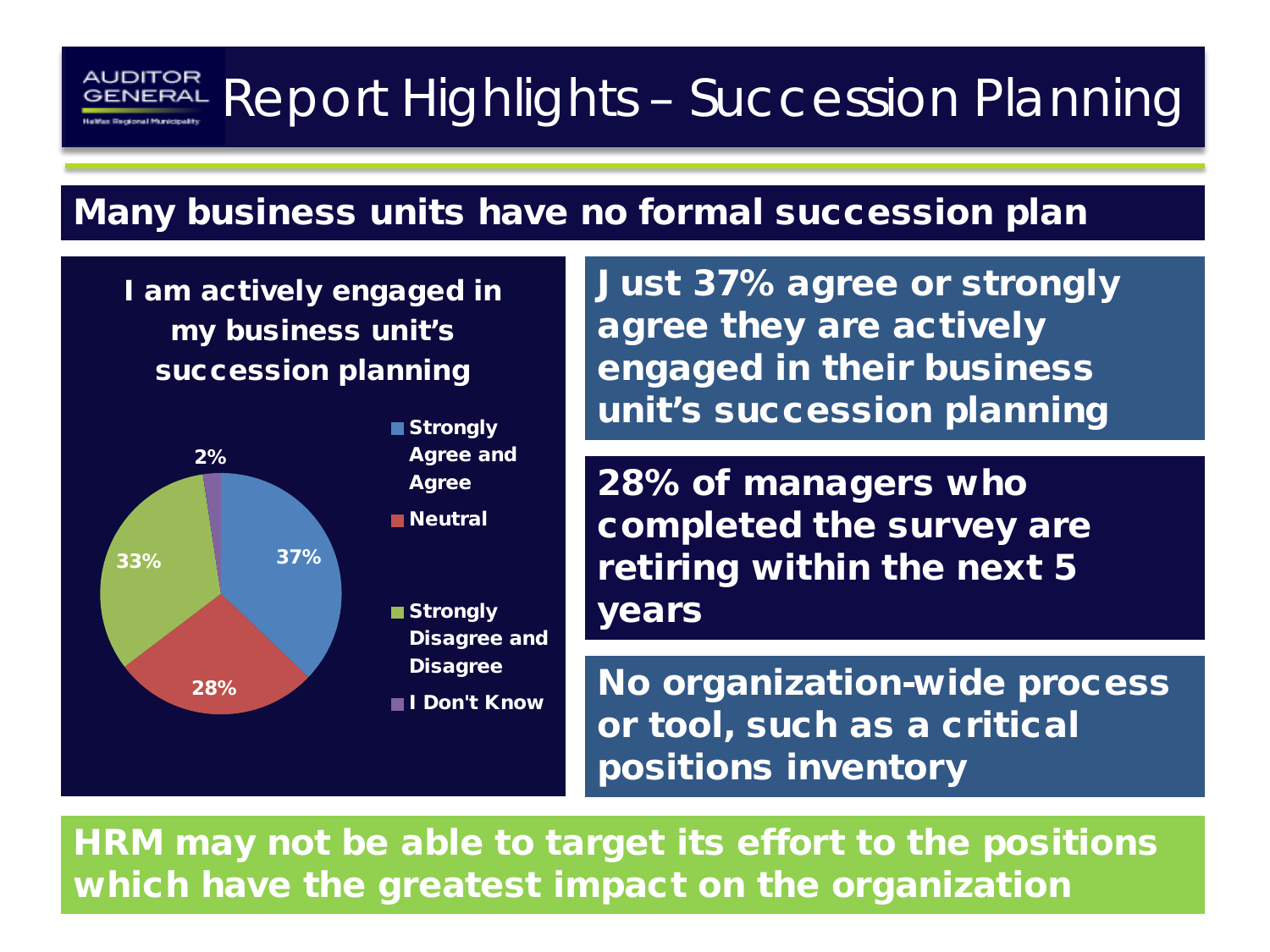# **RUDITOR Report Highlights - Succession Planning**

Current knowledge transfer strategies not seen as effective

Only 8% agreed or strongly agreed the organization has processes in place to transfer knowledge as individuals leave the organization

Knowledge transfer that does occur seems to be informal as there is no organizational process in place to facilitate it

The organization has processes in place to transfer knowledge as individuals leave the organization

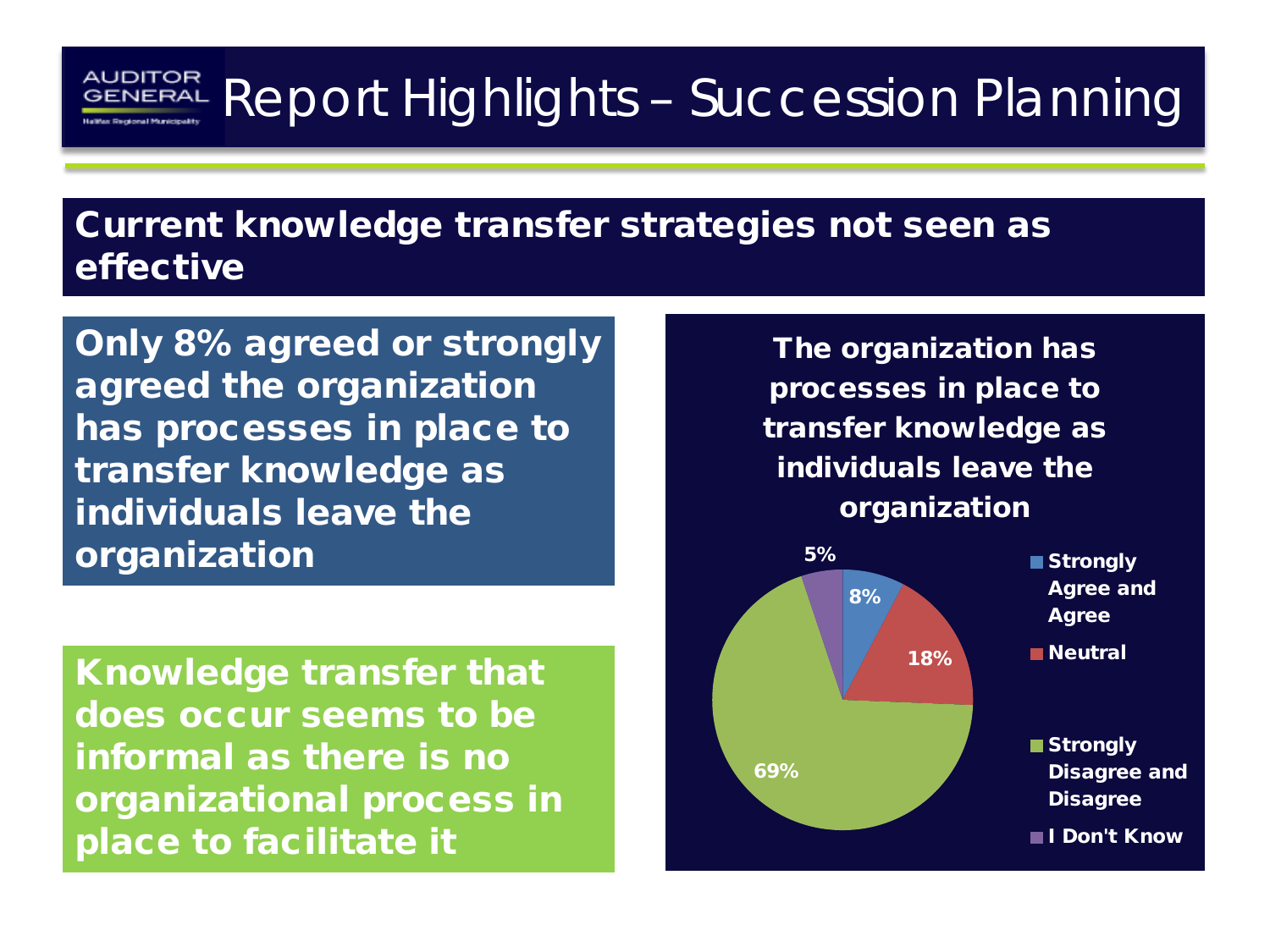## **AUDITOR**<br>GENERAL Report Highlights - HR Programs/Practices

Not all Management are aware of the existence of all the HR programs and practices linked to workforce planning

HR programs and practices are not new to HRM

Potentially not effectively integrated into the organization's business practices as strategic workforce planning efforts

| Have you heard of the following HR Program/Practice:    | <b>Yes</b> | <b>No</b> |
|---------------------------------------------------------|------------|-----------|
| <b>Bridging the Gap Internship Program</b>              | 74%        | 26%       |
| <b>Mentorship Program</b>                               | 67%        | 33%       |
| <b>Attendance Support Program</b>                       | 97%        | 3%        |
| <b>Corporate Learning and Development Program</b>       | 69%        | 31%       |
| <b>Performance Development Process (My Action Plan)</b> | 97%        | 3%        |
| <b>Education Reimbursement Program</b>                  | 86%        | 14%       |
| <b>Flexible Work Arrangement Programs</b>               | 85%        | 15%       |
| <b>Secondments</b>                                      | 81%        | 19%       |
| <b>Recognizing Employees</b>                            | 57%        | 43%       |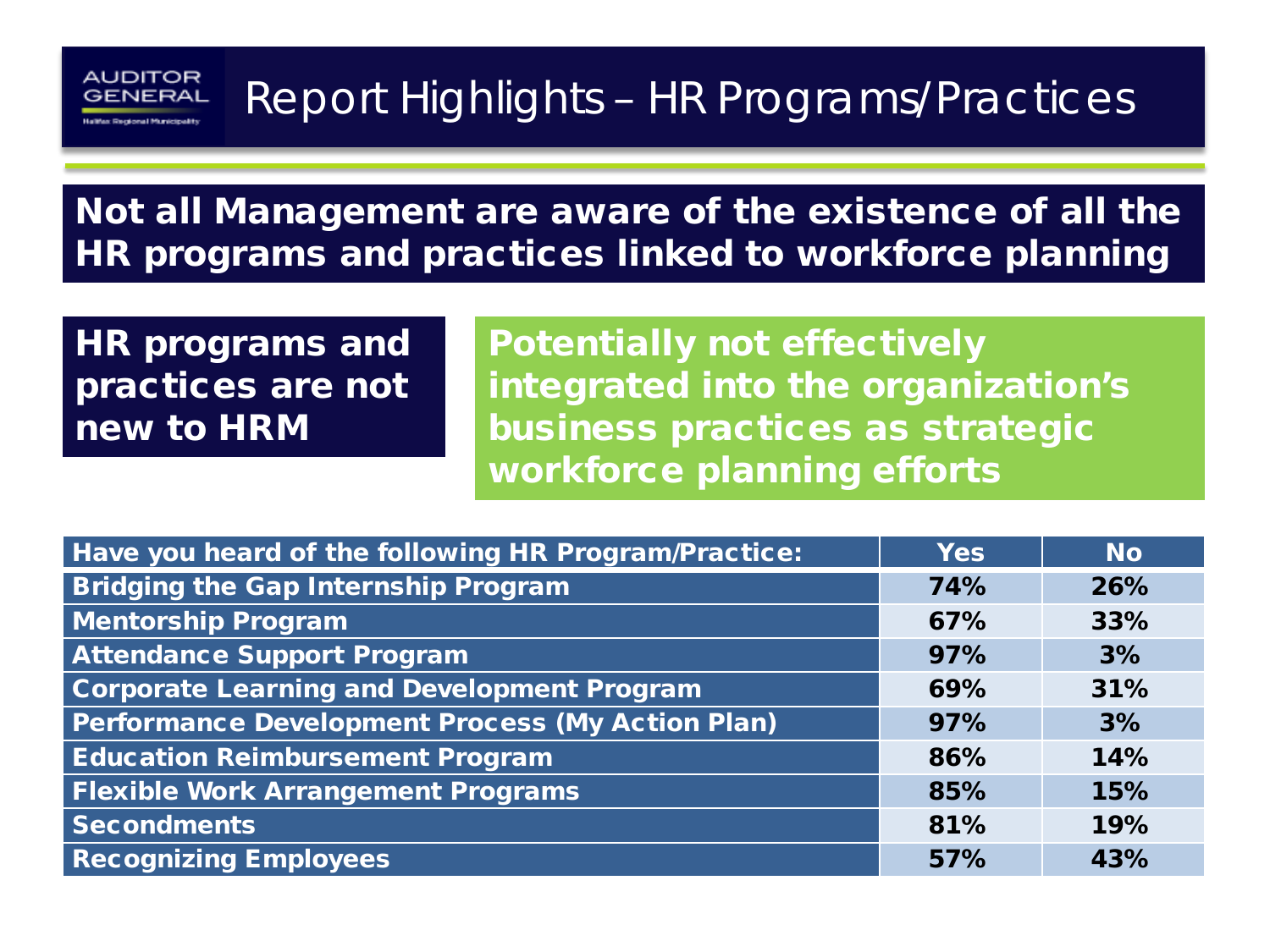# **RUDITOR Report Highlights - Workforce Data**

The Workforce Profile does not include performance targets or any benchmarking to other municipalities or organizations

Performance targets and benchmarks can provide context

This context is important for Regional Council who are not directly involved with the programs

Allows management and Regional Council to assess whether they are achieving reasonable levels of performance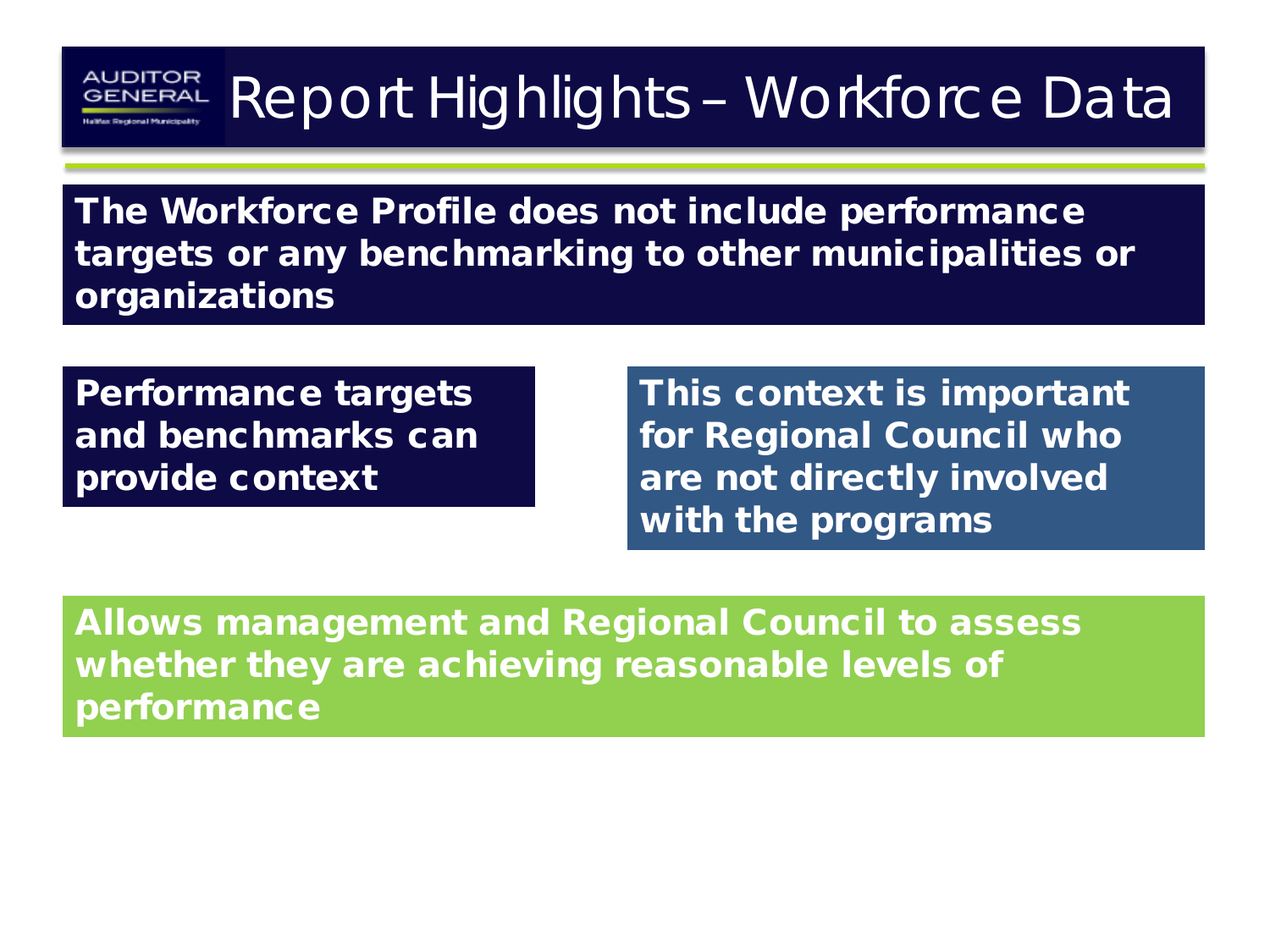# Report Highlights – Workforce Data

HRM's Human Resources business unit is currently undergoing a service modernization

Lack of access to timely and meaningful workforce information at an organizational level

Currently no short and long term plans on how to gather and analyze workforce data

Workforce planning activities are implemented and monitored using limited information

Inconsistent or absent business unit specific performance reporting

Risk HRM will not be able to fully capitalize on any new technology investment without strong programs and controls in place first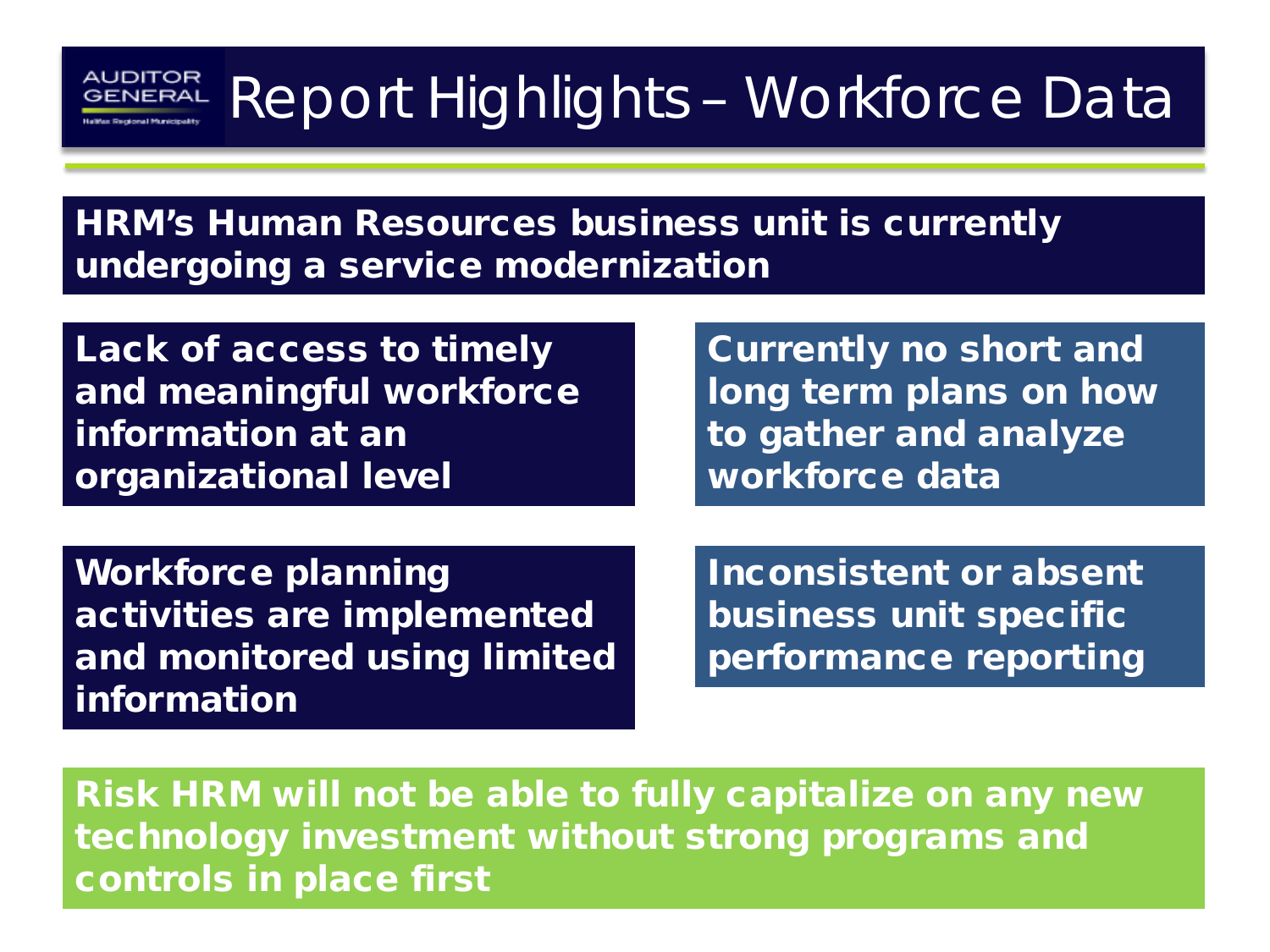# **RUDITOR Report Highlights - Workforce Data**

Most recent 2012-2014 People Plan may not have been sufficient

The People Plan is the current HRM practice in setting priorities and targeted efforts

Actions taken and performance measures used may not be sufficient given the number of issues brought forward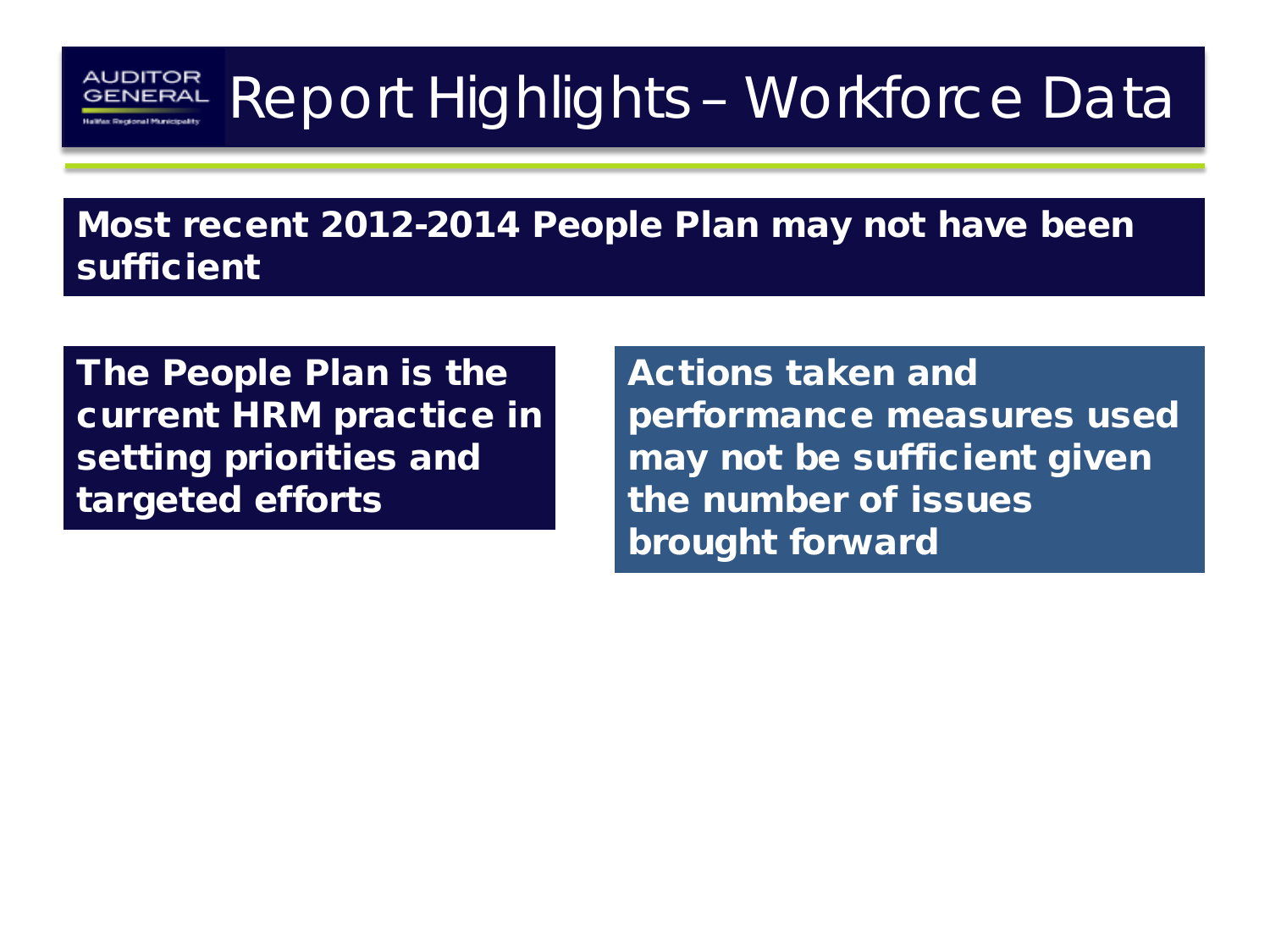• A total of 21 recommendations for 'A Performance Review of the Effectiveness of Strategic Workforce Planning at Halifax Regional Municipality©'

• The OAG is pleased with the Acting CAO's acceptance of the report and direction to be undertaken by the Administration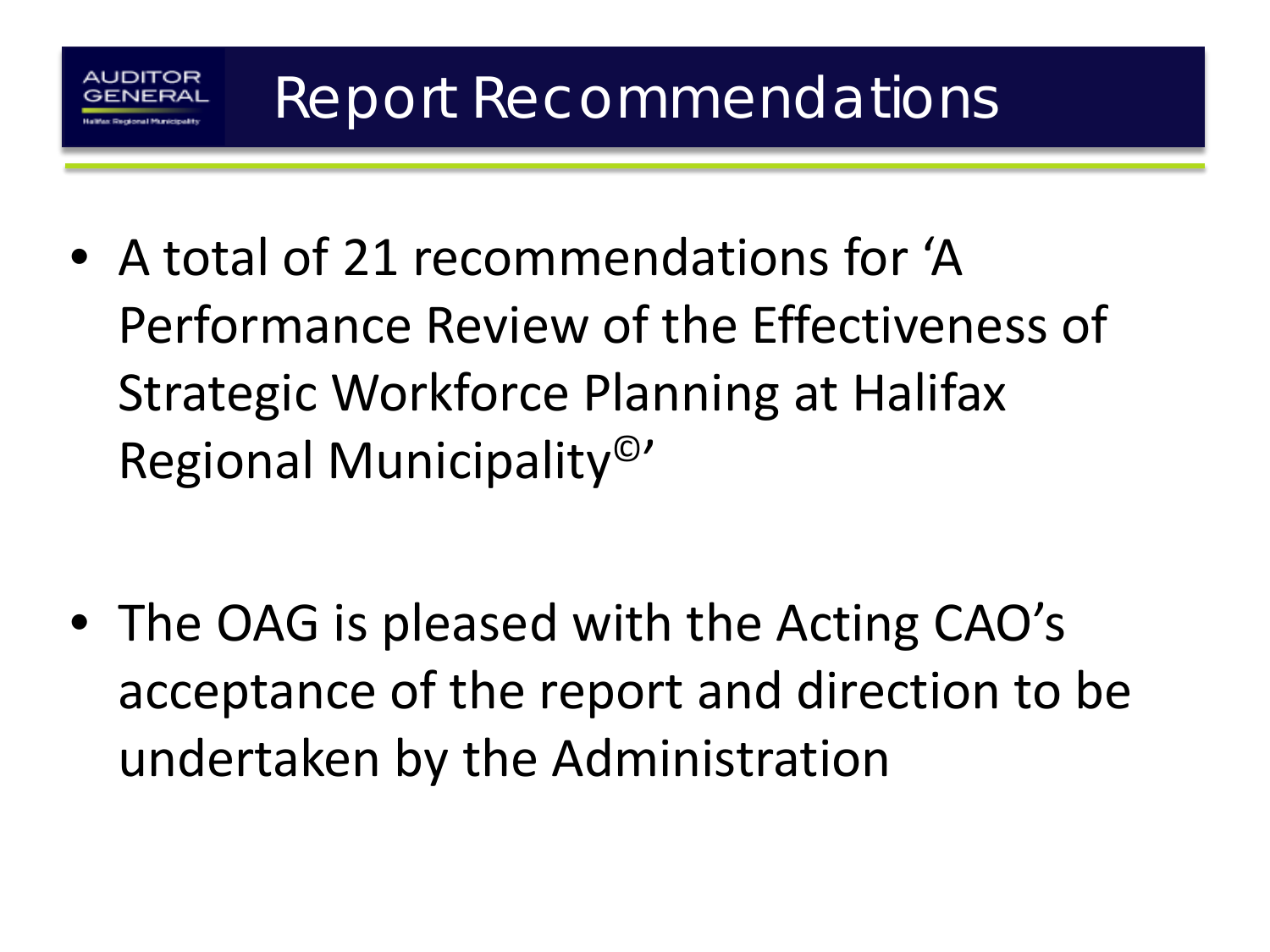## No corporate workforce planning strategy

AUDITOR GENEE

> Develop, adopt and fully integrate into all operations a formal corporate workforce planning strategy which is supported by activities which are integrated into the business planning process

No systematic process which ensures largest cost to HRM is aligned to organization's strategy

Develop and document a process to systematically identify workforce issues and trends at the business unit level and develop and implement strategies to address these issues and trends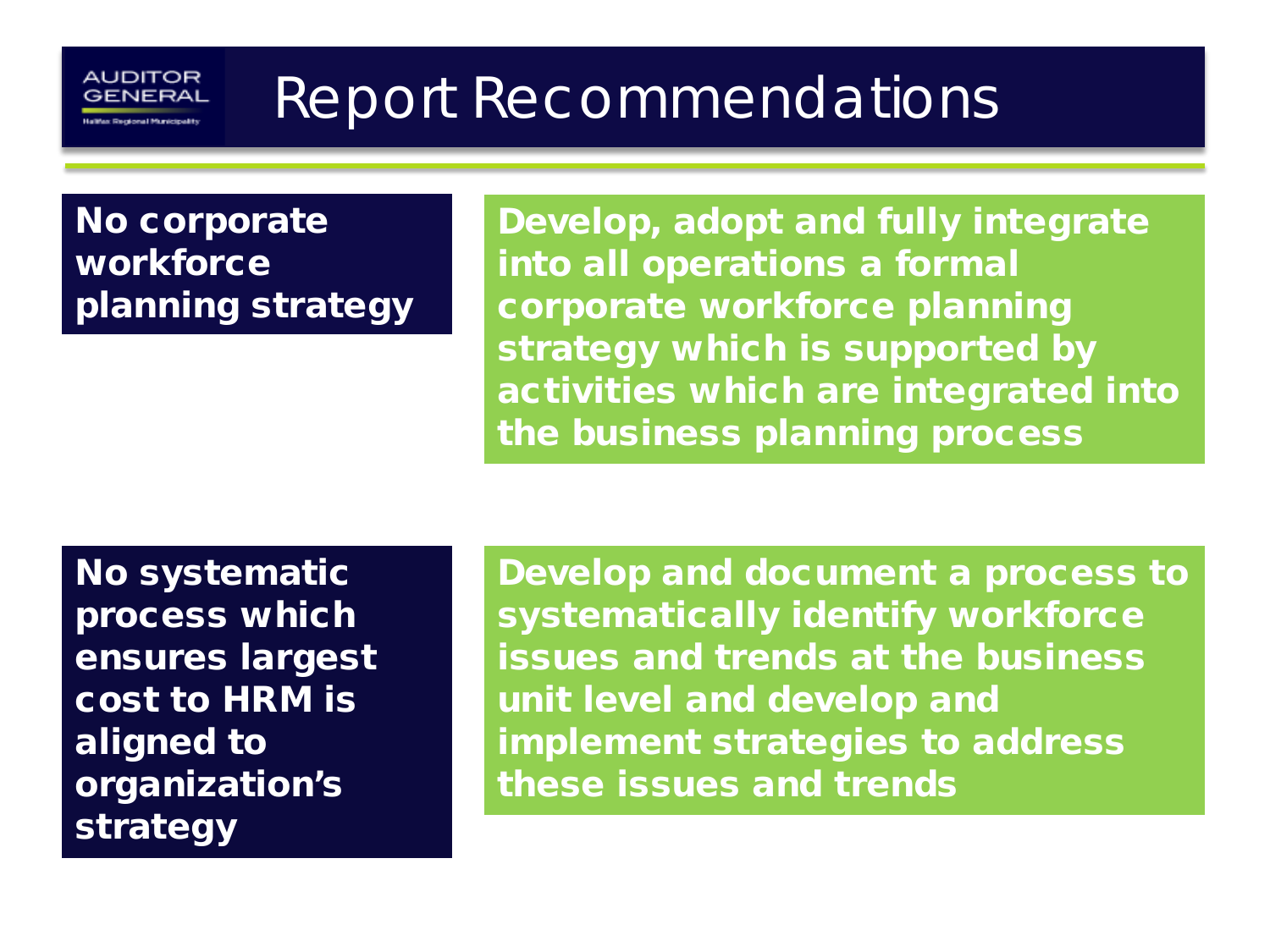Unclear role of HR in the recruitment process

**AUDITOR** GENER

> HR consult all business units on the role of HR in the interview process

Review internal HR consultant job descriptions to ensure they are reflective of clients' needs

Issues with accuracy and representativeness of job descriptions

Review all HRM job descriptions against the actual jobs and update to accurately reflect the position requirements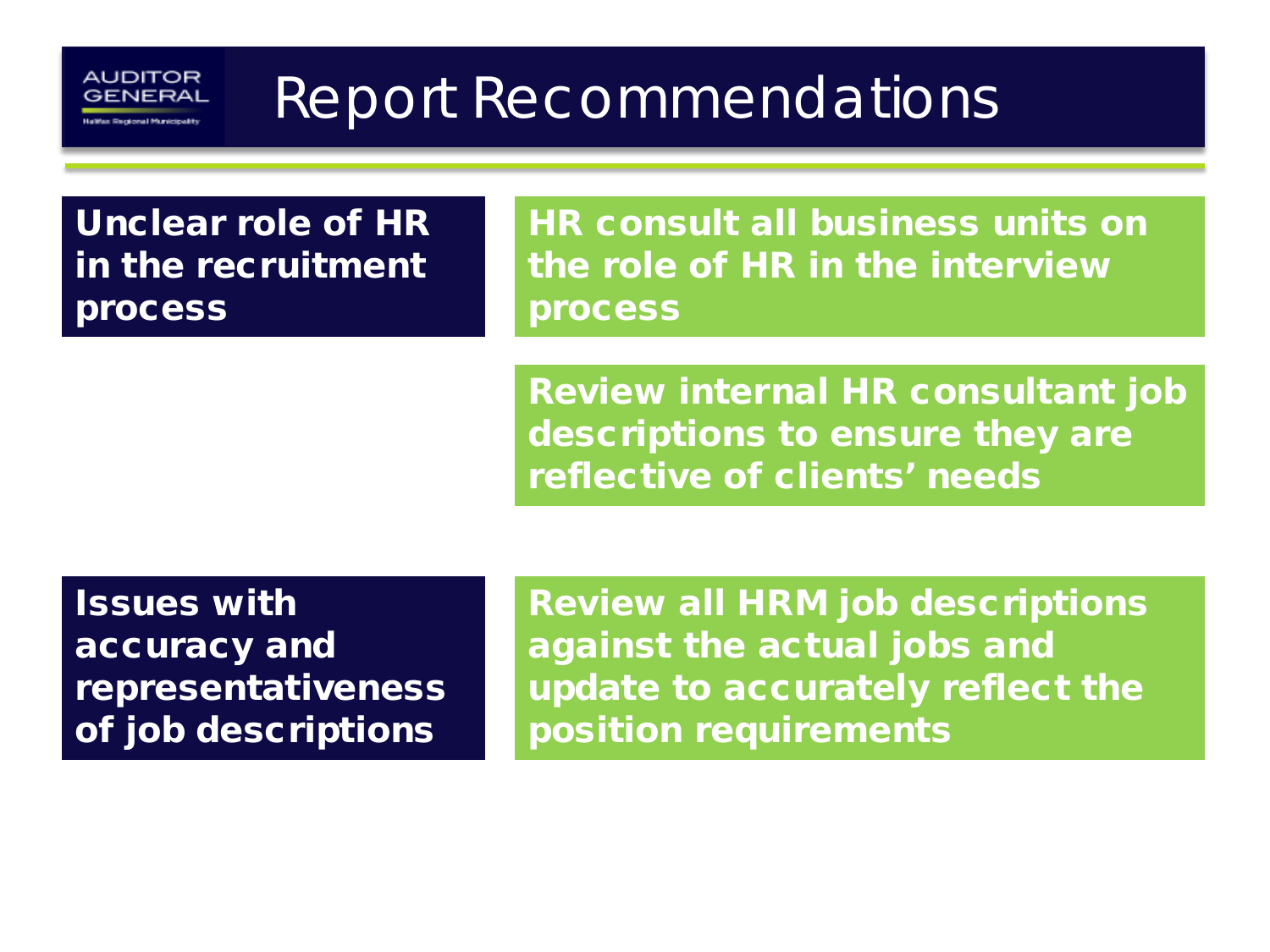Opportunities and unique experiences offered by working in government not consistently integrated into HRM's recruitment process

AUDITOR GENER

> Review internal/external programs/practices identified as contributing to the recruitment of high performing candidates

Many business units have no formal succession plan Develop and implement a consistent succession planning process across the organization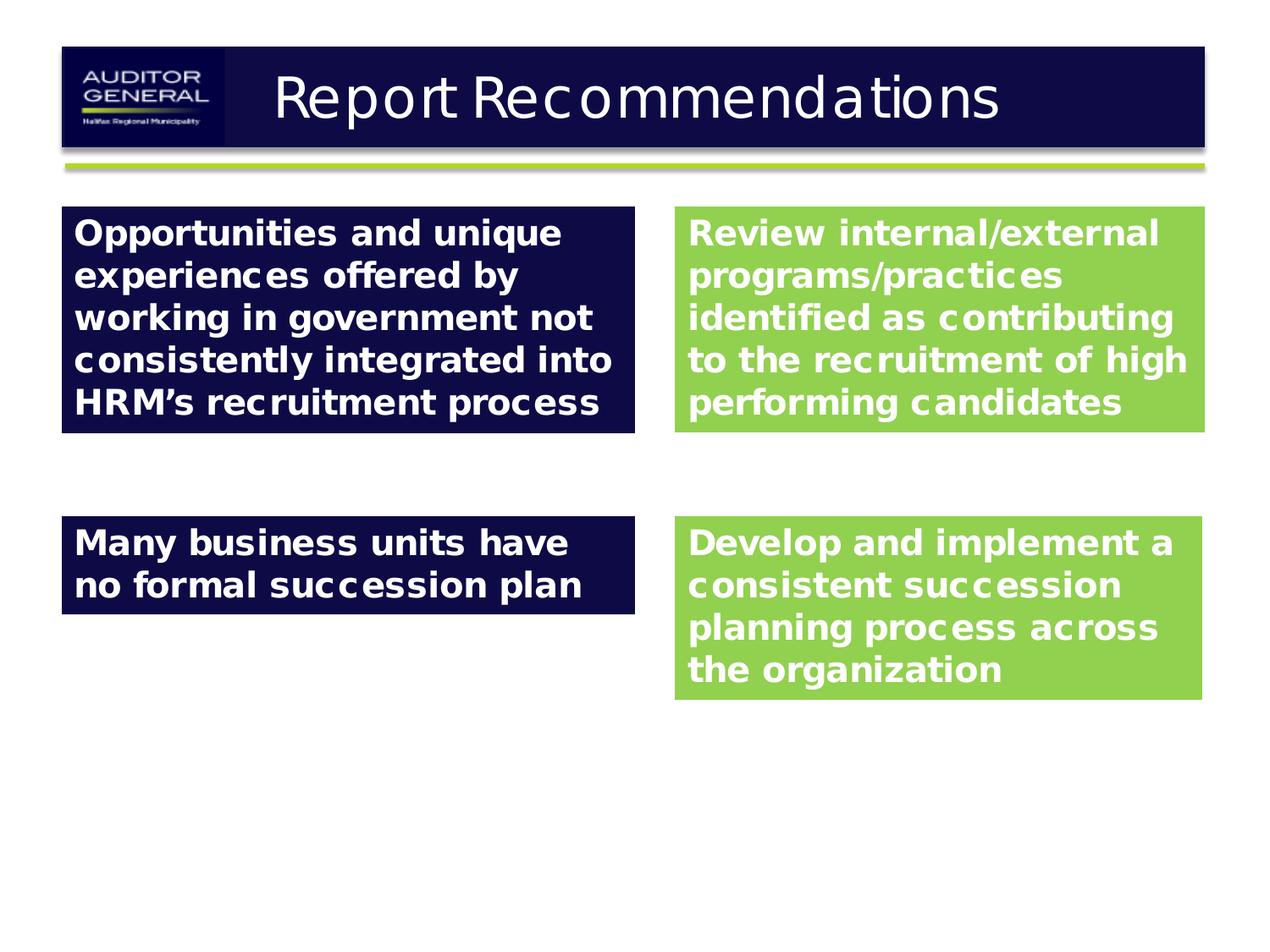No organization-wide process or tool, such as a critical positions inventory

**AUDITOR** GENERA

> Develop a critical positions inventory

Incorporate critical positions identified into succession planning

Current knowledge transfer strategies not seen as effective

Incorporate specific strategies to support knowledge transfer across the organization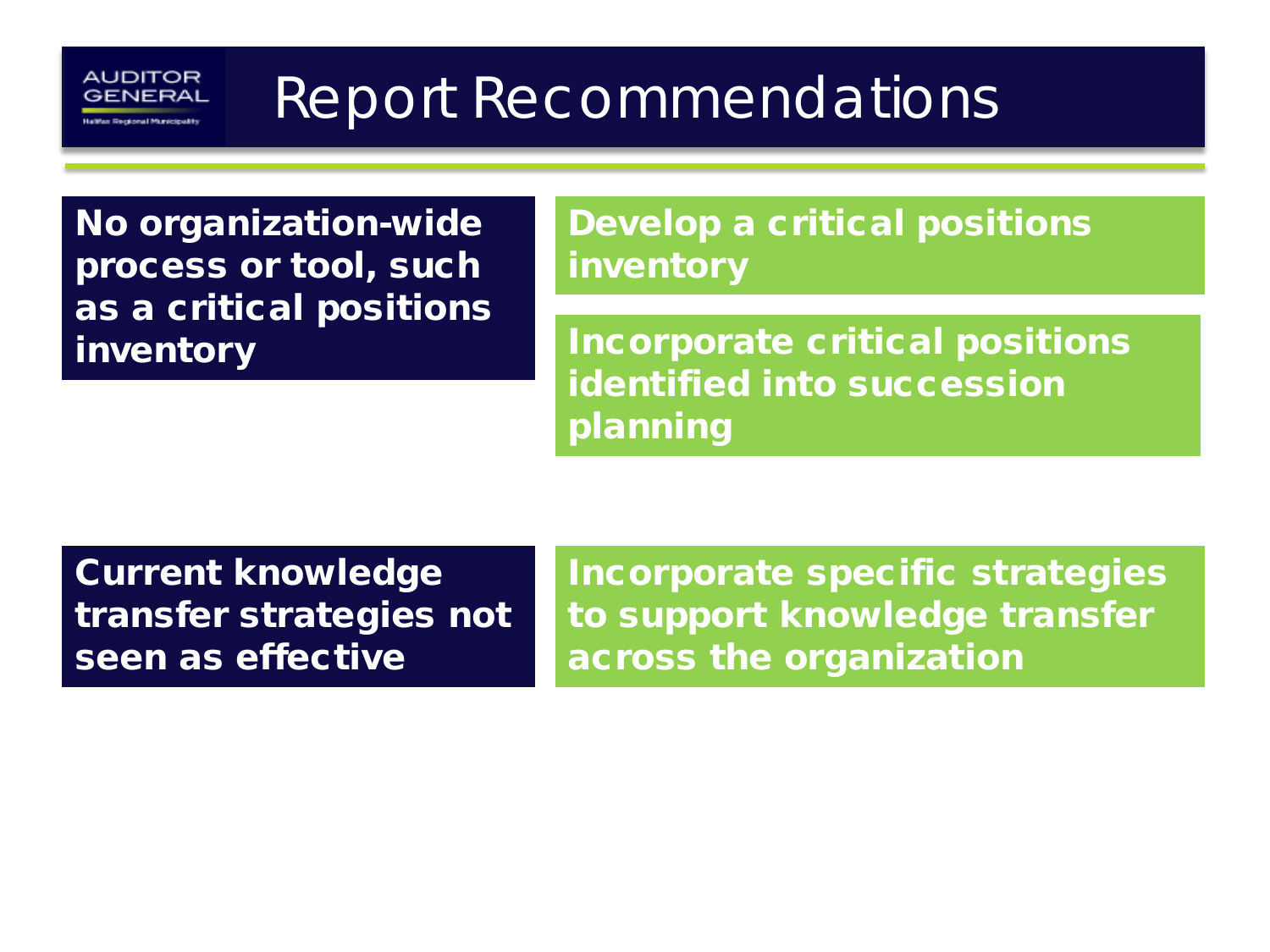Not all Management are aware of the existence of all the HR programs and practices linked to workforce planning

**AUDITOR GENERA** 

> Develop an implementation plan to integrate supporting programs and practices across the entire organization

Inconsistent or absent business unit specific performance reporting

Develop business unit specific workforce reporting